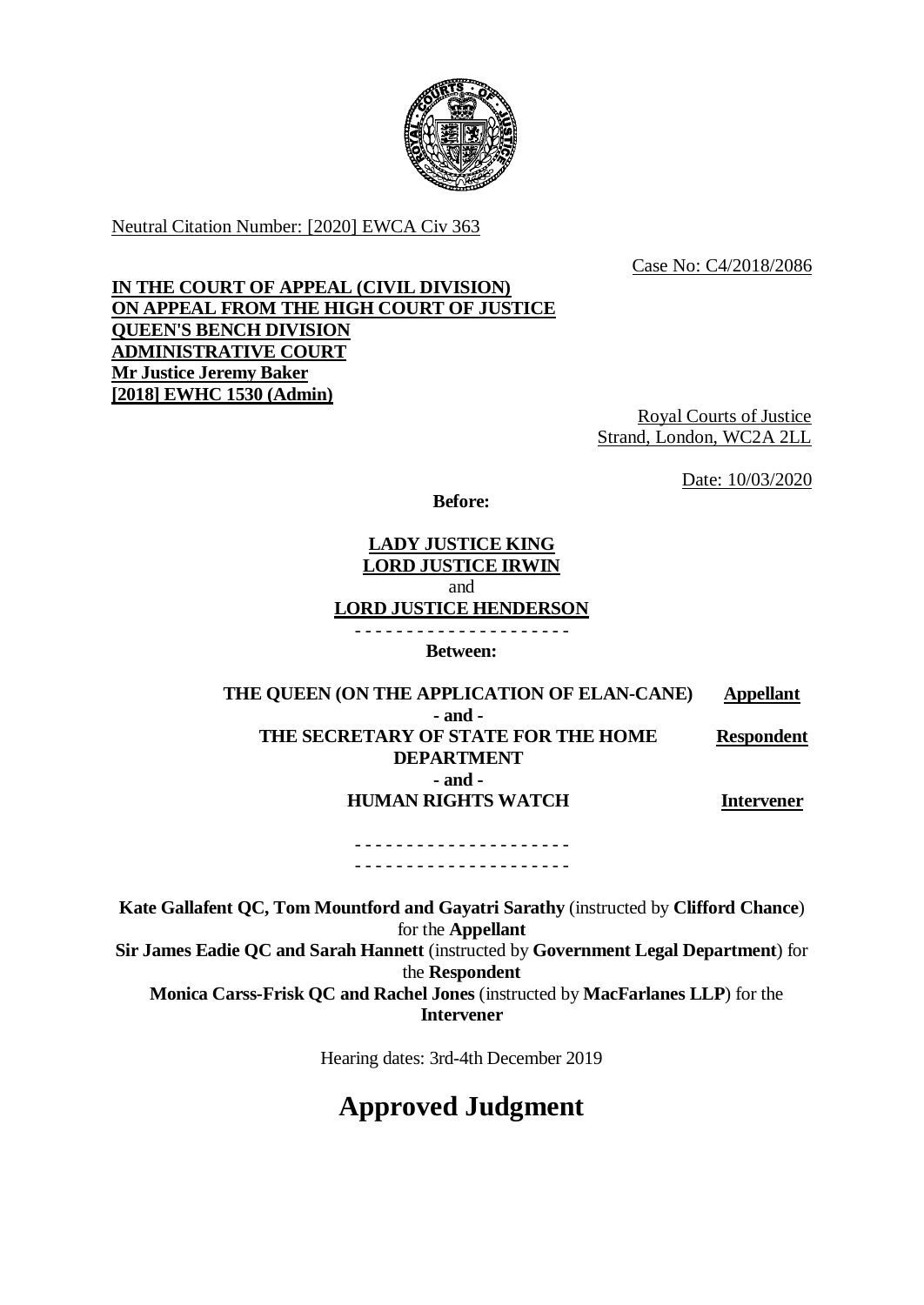# **Lady Justice King:**

- 1 . This is an appeal from an order made by Mr Justice Jeremy Baker on 29 June 2018 whereby he dismissed the Appellant's claim for judicial review. The Appellant submits that the refusal of the Government to allow the Appellant to apply for or be issued with a passport with an "X" marker in the gender field, indicating gender "unspecified", is unlawful.
- 2. The judge held that as a non-gendered person the Appellant's Article 8 right to respect for private life was engaged. However, he determined that the Government's policy did not amount to an unlawful breach of that right. The issue before this court is whether the judge was wrong in his conclusion that there is no positive obligation on the Government to allow for an "X" marker in the passport application form.
- 3. In addition to the submissions made on behalf of the Appellant and the Secretary of State for the Home Department ("the SSHD"), the court has had the benefit of submissions made on behalf of Human Rights Watch as Interveners in the appeal. Their assistance has been invaluable, both in ensuring that the court has a full understanding of the terminology used in relation to the sensitive issues surrounding gender identity, but also in providing the court with a comprehensive picture of the approach taken internationally in relation to passports, and to gender issues generally.
- 4. For the purposes of this judgment, "transgender people" or "trans-people" refer to people who identify as the opposite gender from that to which they were assigned at birth. Such people may or may not have "transitioned" (that is to say, aligned their body with their gender identity by hormone treatment and/or surgery).
- 5. "Non-binary" people are those who identify their gender outside the male-female binary. Either included within or sitting alongside this category (which may be a matter of legitimate differences of opinion) are "non-gendered" people who, like the Appellant, identify as having no gender or describe their gender as neutral.

# *Background*

- 6. The detailed background is to be found in the judge's judgment; *R (on the application of Christie Elan-Cane) v Secretary of State for the Home Department and Human Rights Watch* [2018] EWHC 1530 (Admin) from which the following summary is largely extracted.
- 7. The Appellant, who was 60 years of age at the date of the hearing, was born with female physical sexual characteristics and was therefore registered as female at birth. Throughout childhood the Appellant grew increasingly detached from the female gender. This had a profound effect on the Appellant's emotional and psychological development to the extent that the Appellant decided, and was able to in 1989, at the age of 31, to undergo a bilateral mastectomy. This was followed in 1991 by a total hysterectomy. The second of these two surgical procedures was undertaken by the National Health Service.
- 8. The Appellant says that these procedures were successful in achieving the desired status of "non-gendered", which was (the Appellant emphasises) a fact of life and not an alternative lifestyle choice.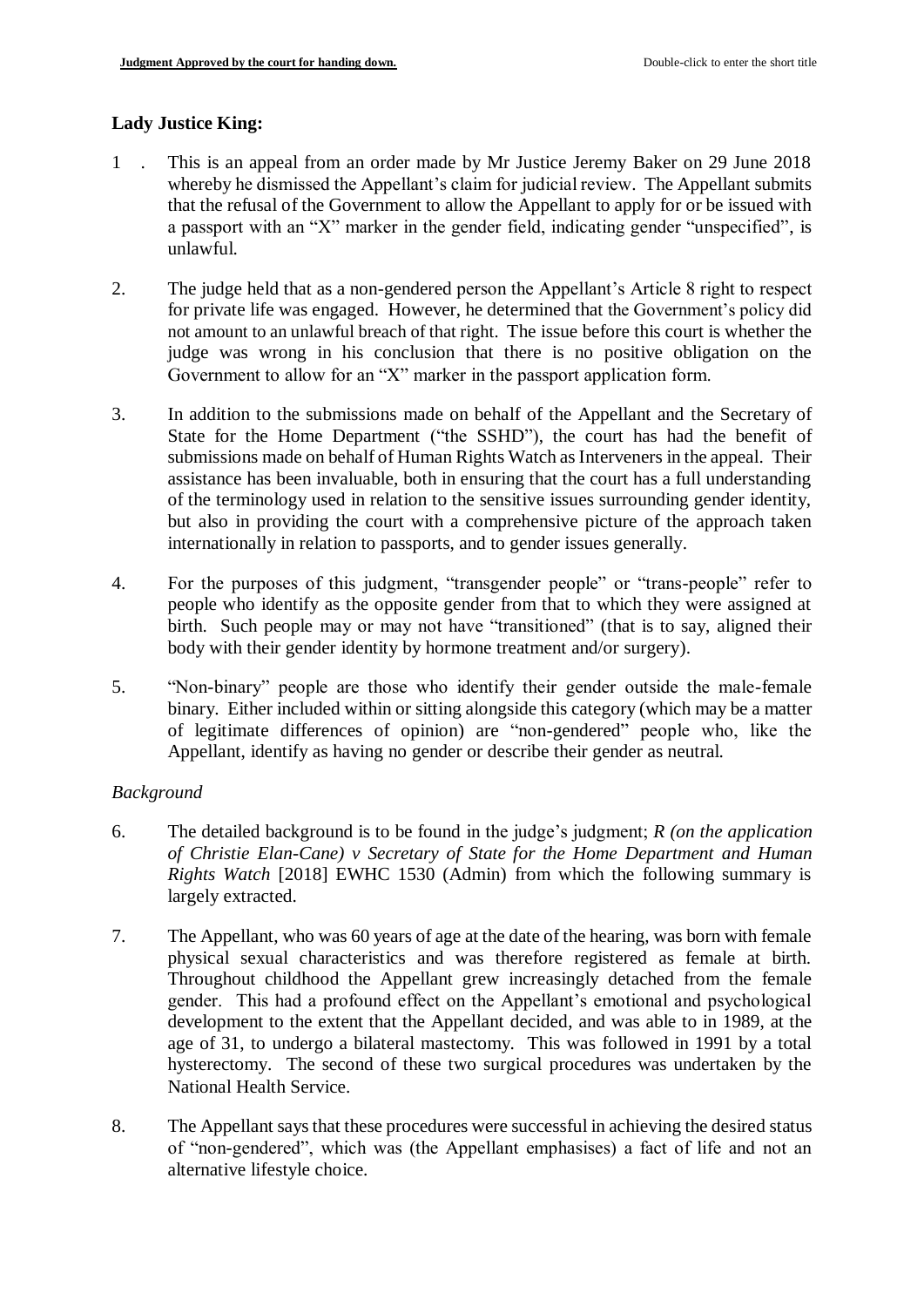- 9. From 1995 onwards, the Appellant has been in contact with Government Departments to seek to persuade the Government that a passport should be issued to the Appellant without the necessity of making a declaration of being either "male" or "female". This could be achieved by a third box being added to the passport application form allowing a person to mark that box with an "X" indicating gender "unspecified". The Appellant was informed that this was not possible because a declaration of gender was a mandatory requirement. In those circumstances, the Appellant applied for, and was issued with, a passport with a declaration of being female.
- 10. It was not until 2005 with the assistance of the Appellant's MP, Simon Hughes MP, that the Appellant became aware that the United Nations body responsible for issuing specifications to member countries concerning air travel, the International Civil Aviation Organisation ("ICAO"), permits countries to issue passports with either "M", "F", or "X" in the section of the mandatory machine-readable zone dealing with sex. "M" and "F" indicate "male" and "female", with "X" meaning "unspecified". When this was raised with the Government Department which was at that time responsible for issuing passports, the Appellant was once again told that declaration of gender was a requirement.
- 11. In due course, several countries introduced "X" to indicate gender "unspecified" (referred to as an '"X" marker' in this judgment) to their passports, including Australia (2011) and New Zealand (2005).
- 12. It should be noted in this regard that, although the substantive judicial review was heard in April 2018, this court has, at the invitation of all of the parties, been brought up to date as to subsequent developments. The present position is that 11 countries worldwide allow for "X" markers in their passports. As of 2019, there are only 5 countries within the Council of Europe making such provision.
- 13. The Appellant continued to press for change over the next few years.
- 14. On 3 February 2014, Her Majesty's Passport Office ("HMPO") published a report containing the results of an "Internal Review of Existing Arrangements and Possible Future Options" in relation to "Gender Marking in Passports" ("the review"). In setting out its current policy at paragraph 1, it records:

"1.4 There is no provision in the passport or on the passport application form for a person to transition from one gender to no gender or to state that they do not identify in either gender. This is in line with UK legislation that recognises only the genders Male and Female."

15. The review went on to set out the perceived benefits and potential impact of retaining gender details in passports. Referring specifically to the Appellant, the review noted:

> "2.6. There have been very little public calls for the 'X' provision in the passport. A campaigner is in frequent contact with the Government Equalities Office, ourselves, other ministries and No 10 about recognition of the ability to choose both gender and not to be required to disclose gender. There are no calls for change from gender representative groups or civil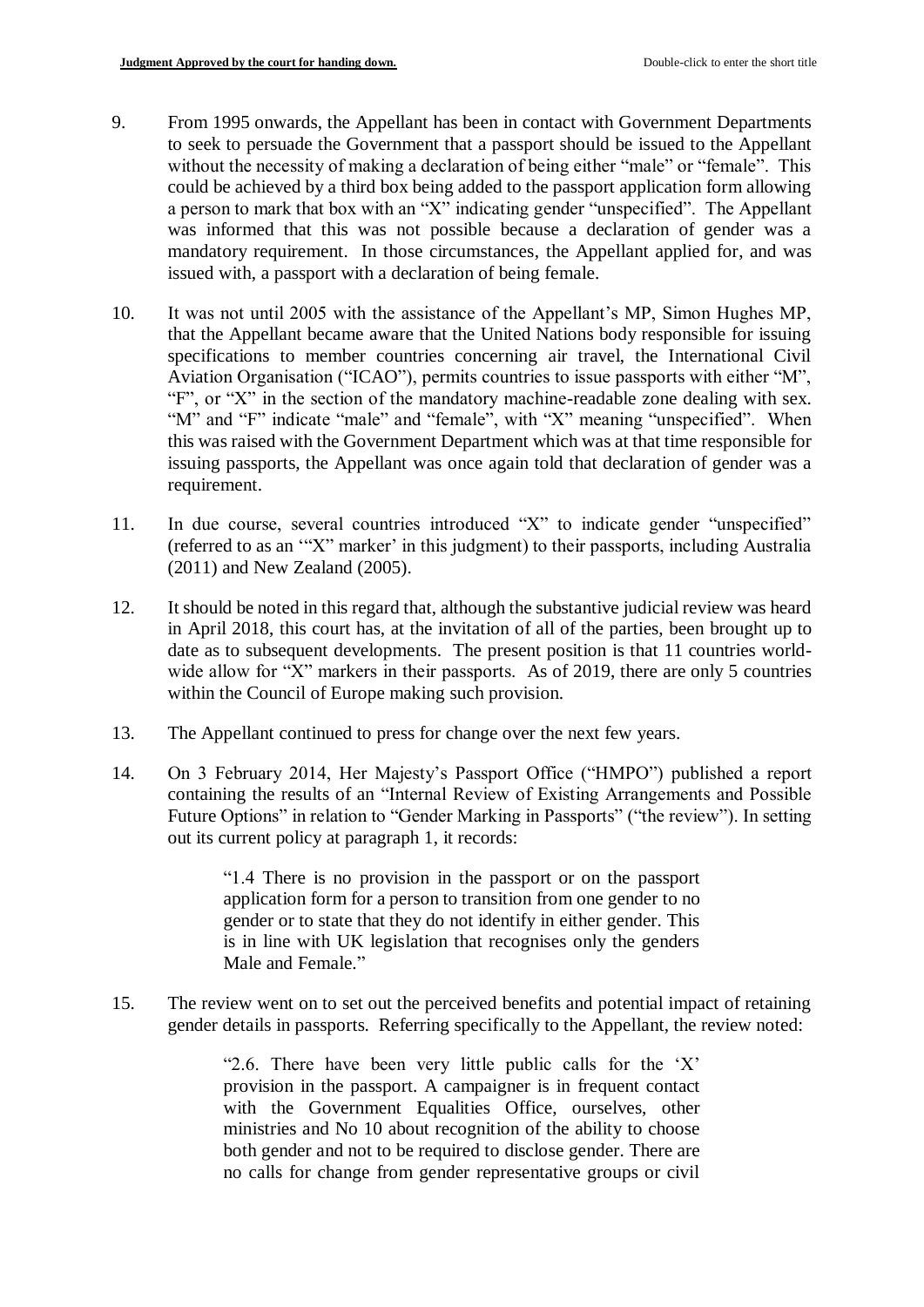liberties groups. The campaigner has set up a petition seeking a change in the passport gender markings. To date this has attracted 667 signatures."

16. At section 4, the review set out the legislative issues which it considered might arise for consideration. In particular it acknowledged that as passports are issued at the discretion of the Home Secretary, in the exercise of the royal prerogative, there would be no legislative requirement in domestic law to change the passport to allow an "X" marker. It suggested, however, that what may appear to be "a simple and inclusive change" to passports, could have "wider reaching consequences". Section 4 goes on to confirm at paragraph 4.5 that there were "no plans across Government to introduce a third gender" and that, whilst HMPO have policies in place to deal with transgender people, they "specifically preclude recognition of a third gender". Finally, at 4.7 the review said:

> "HMPO could introduce recognition of a third gender but it would be in isolation from the rest of government and society. There are likely to be so few applications for such a passport but we would need to avoid issuing a document that was not recognised by other parts of government or wider UK society."

17. The review sets out various options open to Government of which only two have any relevance to these proceedings, namely: option 1, "do nothing"; and option 5, "adding a third-gender marker "X". In relation to the first option, the review stated:

> "We have discussed gender with international partners and it was raised at the ICAO, Technical Advisory Group meeting in December 2012. ICAO is adopting a similar approach to the UK. That is maintaining a watching brief on this area of work with regular updates and reviews."

18. In relation to the fifth option, the review stated:

"5.4 The option of having a third category, 'X', within the gender field in a passport is already permitted by the International Civil Aviation Organisation (ICAO) standards."

- 19. The review then went on to raise eight concerns in respect of the fifth option all but one of which have subsequently been abandoned by the Government as justification for declining to add a third-gender "X" marker on passports. The review estimated that the overall cost of altering the passport application process by adding the "X" marker would be in the region of £2 million.
- 20. A letter setting out a detailed repudiation of the review was sent to the HMPO on the Appellant's behalf on 30 June 2015. In responding to this letter the HMPO, whilst accepting that the issues raised by the Appellant may engage Article 8, denied that the lack of provision for "X" gender passports unlawfully interfered with the Appellant's Article 8 rights. There was, the HMPO said, no positive obligation on the state to provide legal recognition of the many different ways in which individuals may define themselves, and in particular no obligation legally to recognise a non-gendered identity. The letter went on to suggest that there was no European or international consensus in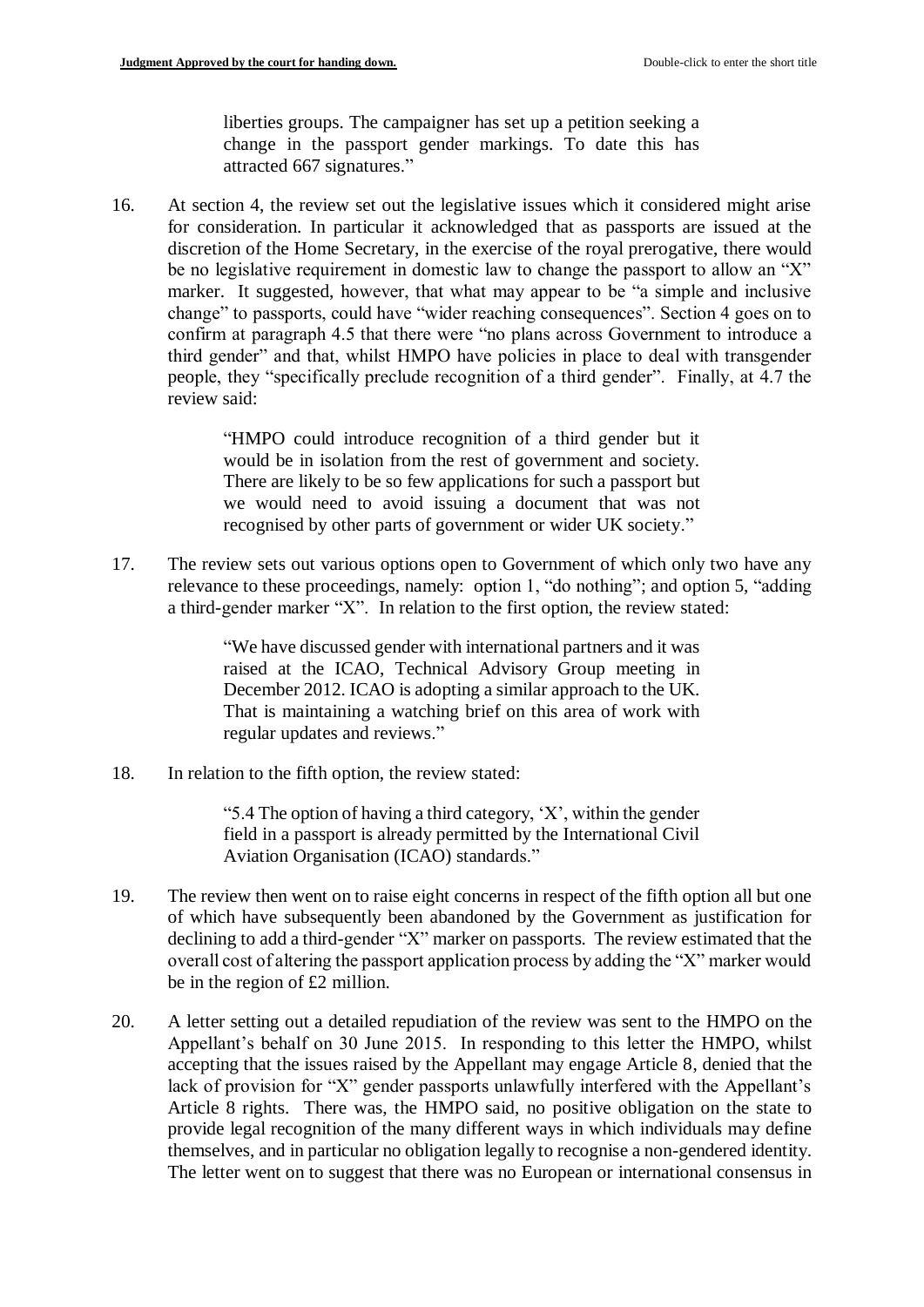relation to the issue, and that the United Kingdom was entitled to a wide margin of appreciation. The HMPO indicated that it had carefully considered the issue and would continue to do so in alignment with societal developments.

21. On 14 January 2016, the House of Commons Women and Equality Committee published a report on "Transgender Equality". Amongst many recommendations made was the following:

> "56. The UK must follow Australia's lead in introducing an option to record gender as "X" on a passport. If Australia is able to implement such a policy there is no reason why the UK cannot do the same. In the longer term, consideration should be given to the removal of gender from passports*.*"

- 22. On 3 October 2016, HMPO confirmed that it continued to rely upon all the points originally identified in the review. It reiterated that UK law "currently only recognises male and female genders", that specification of gender is necessary for "identity purposes", and that to introduce "X" gender marking "in isolation from the rest of government would be the wrong approach". Any change, HMPO said, "must be considered across Government, ensuring the wider impact has been properly considered, to make sure that there is an aligned, consistent approach underpinned by legislation."
- 23. As part of the Government's response to the Women and Equalities Committee's report in July 2016, the Government said that:

"The removal of any gender marking on the face of the passport is not currently an option under standards issued by the International Civil Aviation Organisation (ICAO). However, we have agreed with the ICAO Technical Advisory Group that the UK will conduct a survey with member states on gender and passport markings. The Group has agreed that the findings from the survey will formally be referred for action and next steps to one of the operational sub groups, the Implementation and Capacity Building Working Group (ICBWG). The aim is to report the findings from the survey by December 2016 to the ICBWG.…"

- 24. On 13 January 2017, HMPO accordingly wrote to 170 states of the UN for this purpose and a draft report was produced. On 9 October 2017, HMPO followed up the draft report with a questionnaire, this time sent to 165 UN member states. The questionnaire was designed to investigate the use and acceptance of "X" markers on passports by different countries. As of 18 December 2017, 20 responses had been received. No further action has been taken on this piece of work.
- 25. In January 2017, the Government conducted an internal review on the wider issue of the necessity, or otherwise, of gender markers in official documents generally. The court was told that, whilst work was intended to continue as comprehensive information from various Departments was sought, there was delay because of current pressures (engendered largely by Brexit) on all Government Departments.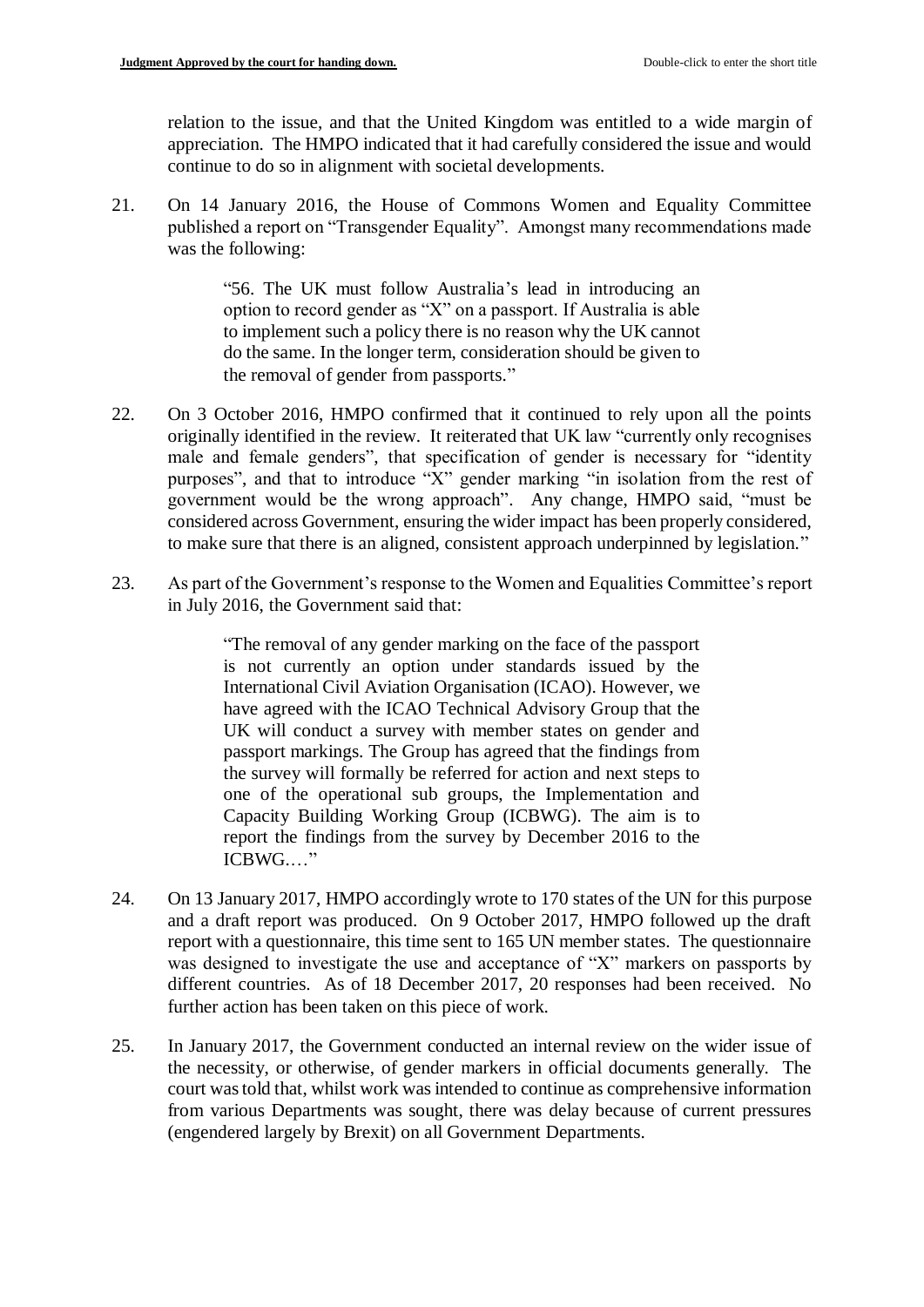- 26. In October 2017 the Government Equalities Office (GEO), through the Foreign and Commonwealth Office, sought information from a number of countries in relation to the issue of the legal recognition of a third gender and its inclusion on identity documents, specifically in order to inform its approach in these proceedings.
- 27. In July 2018 the Government launched a consultation on amendments to the Gender Recognition Act 2004 ("GRA 2004"), which included the question: "Do you think there need to be changes to the GRA 2004 to accommodate individuals who identify as nonbinary?". That consultation closed in October 2018 and the analysis shows that most respondents (64.7%) thought that such changes needed to be made.
- 28. No further action has been taken on this piece of work because the Government were, and remain, of the view that the addition of the "X" marker should not be dealt with in isolation, but rather needs to be part of a co-ordinated approach across Government with regard to non-binary gender identity.
- 29. Turning back to July 2017, the Government at that stage launched a national survey of LGBT+ people which closed in October 2017. This resulted in 108,000 responses being received. Following receipt of those responses, on 3 July 2018 the GEO launched an LGBT action plan which stated in respect of non-binary people:

"We will improve our understanding of issues facing non-binary people. The Government Equalities Office will launch a Call for Evidence on the issues faced by non-binary people, building on the findings from the national LGBT survey."

- 30. To this end, in August 2019 the GEO appointed an external research body, the National Institute of Economic and Social Research, to undertake the review. The court has been informed that the first stage, the stakeholder engagement stage, has started. The second stage, an external public call for evidence, has not yet been commenced. Mr Oliver Entwistle, the Deputy Director of Operations and LGBT policy, informed the court in a witness statement dated 5 November 2019 that the delay was due to the identity of the Minister for Women and Equalities changing "several times in recent months". Mr Entwistle indicated that the call for evidence will be run by the National Institute for Social Research, and the contractor was ready to commence work immediately after the General Election which was due to take place on 12 December 2019.
- 31. Both the Appellant and the SSHD seek to rely on this stuttering progress in support of their submissions. The Appellant submits that for decades the ICAO has approved the use of "X" markers on passports; that no legislation is required in order to provide an "X" classification, which would simply mean "unspecified"; and the cost in government expenditure terms is modest at £2 million. The Appellant further submits that the history of the reviews and consideration of this issue since the Appellant's first approach in 1995 amounts to ineffectual procrastination and, in any event, is addressing the wrong issue, namely general recognition of non-binary gender rather than the discrete issue of passports. The time has come, argues the Appellant, when the Government should be compelled to act rather than be permitted to launch a tardy and largely irrelevant review.
- 32. The SSHD submits that the breadth and the nature of the work done, particularly in relation to the GRA 2004, in the national survey of LGBT+ people, and in the GEO's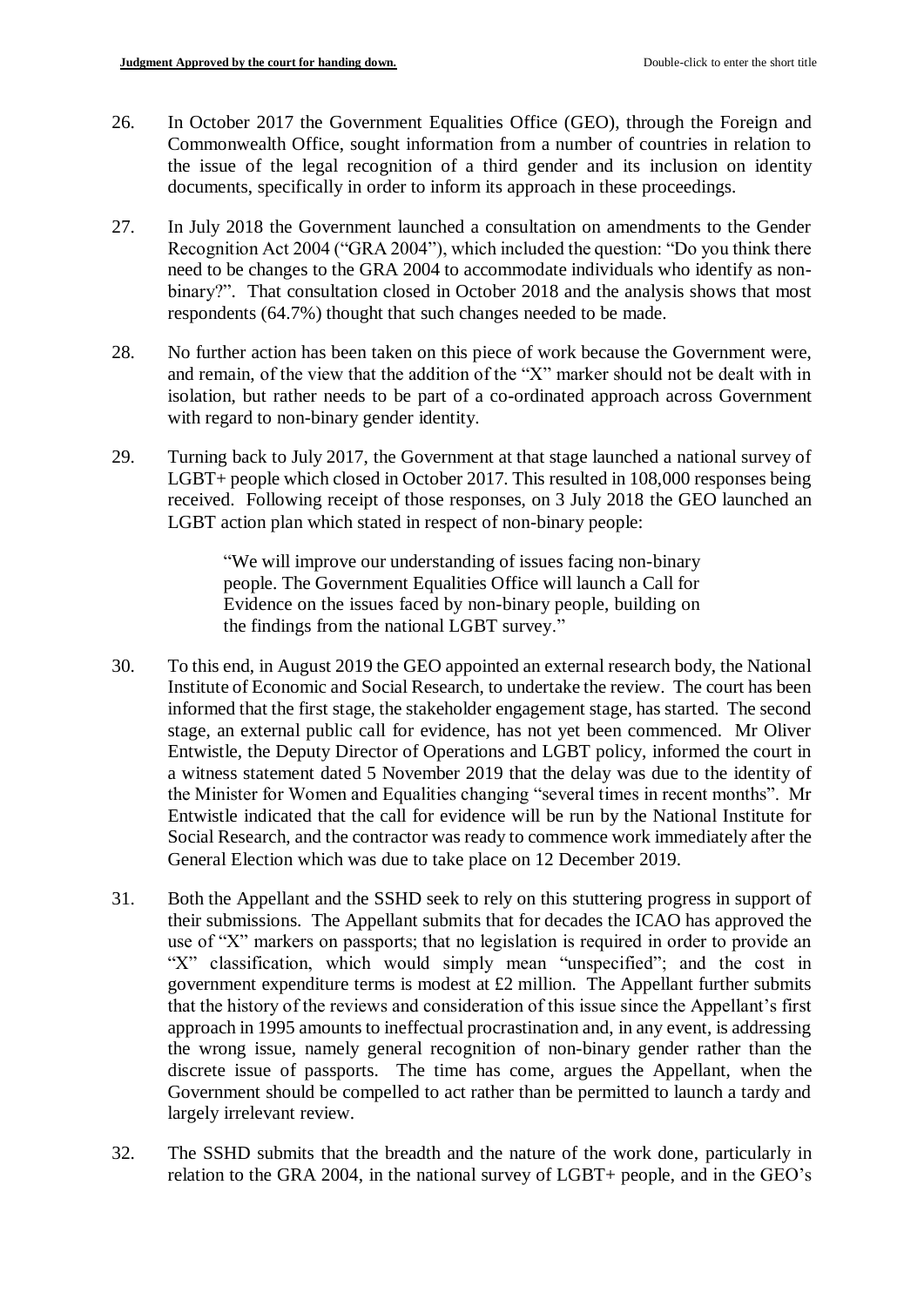most recent call for evidence on non-binary identity, not only demonstrates the Government's commitment to addressing these issues but also demonstrates the importance of them being considered in a coherent and wide-ranging manner rather than the carving out, as a discrete issue, of the position in relation only to passports.

## *The Proceedings*

- 33. On 2 June 2017, the Appellant filed a claim for judicial review. The decision that the Appellant sought to review was what was described as the 'continuing policy' of HMPO, that is to say that an applicant for a passport must declare their gender as being either "male" or "female" and the refusal of HMPO to issue a passport bearing an unspecified "X" marker on the face of the passport, notwithstanding that this is permitted by the relevant ICAO Standards and is available in a number of other jurisdictions. Permission was granted on 11 October 2017, and in due course Human Rights Watch was granted permission to intervene.
- 34. On 22 June 2018, Jeremy Baker J handed down his judgment dismissing the claim for judicial review. He held that the Appellant's non-gender identity falls within the scope of the right to respect for private life protected by Article 8 ECHR, and the Appellant's Article 8 right was therefore engaged. However, the Government's continuing policy did not amount to an unlawful breach of that right and there was therefore no positive obligation on the Government to provide an "X" marker on passports. For the reasons set out later in this judgment, I agree with the conclusions of the judge.
- 35. Permission to appeal was given to argue four grounds of appeal that relate to each of the four areas considered by the judge, namely: Article 8; Article 8 together with Article 14; irrelevant considerations; and irrationality. Whilst each party has made brief submissions in relation to the latter three topics, the reality is that the case turns on the judge's findings in relation to Article 8. I therefore propose to set out only the Appellant's detailed Grounds of Appeal in relation to Article 8:
	- "1. The learned Judge erred in:
		- a. Finding that there was no positive obligation under Article 8 to provide X passports to persons who do not identify, or identify exclusively, as either male or female, or alternatively that there was justification for the negative interference created by the refusal to provide X passports. In particular:
			- i. Misconstruing the breadth of the UK's margin of appreciation/ the Government's discretionary area of judgment.
			- ii. Failing to recognise the existence of an international trend in support of the provision of X passports.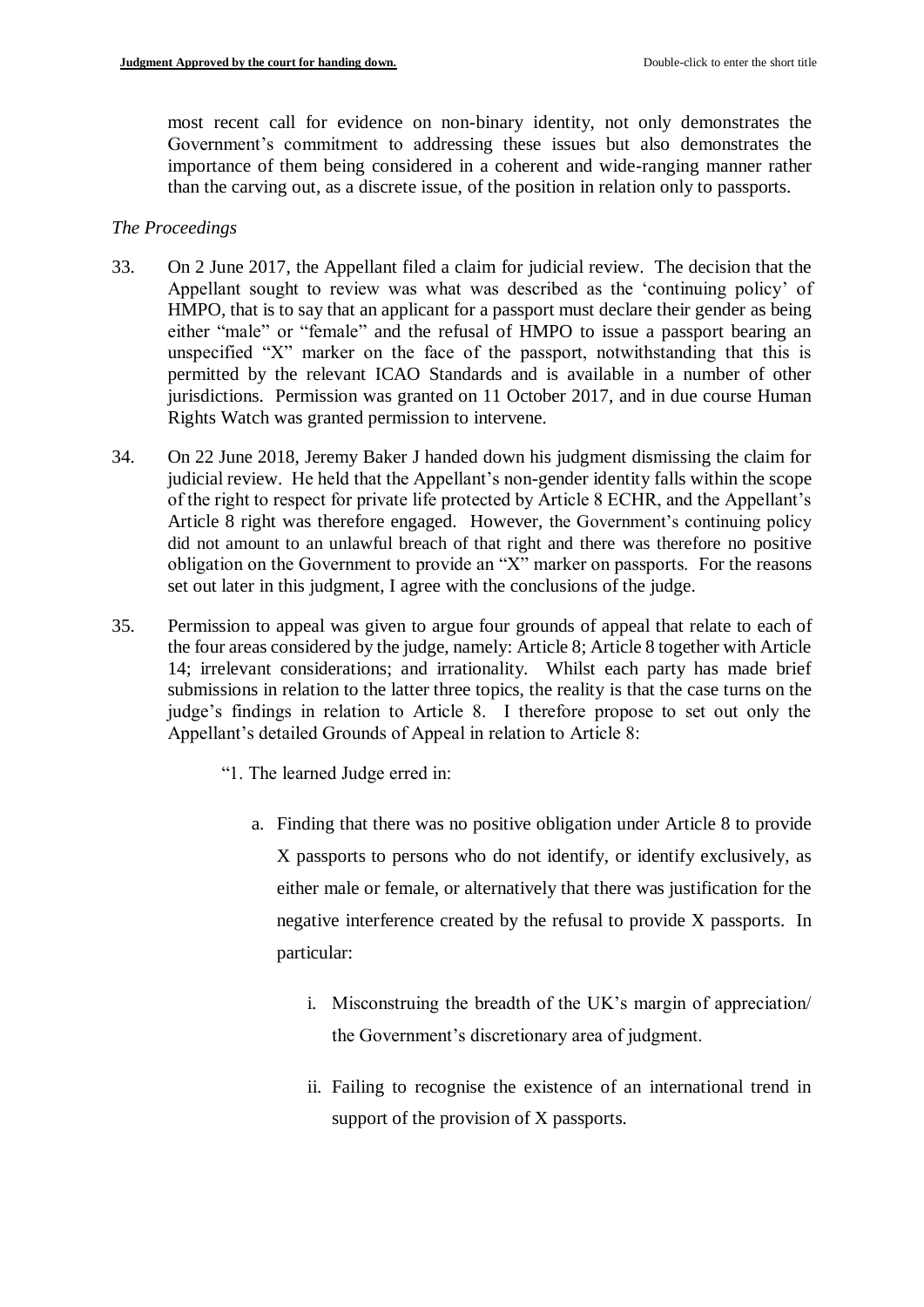- iii. Identifying as a legitimate aim in this case and/ or paying excessive regard/ giving excessive weight to the aim of an "administratively coherent system of gender recognition across all government area and legislation".
- iv. Identifying as a relevant factor and / or paying excessive regard/ giving excessive weight to the Respondent's argument that it wished to conclude a review which it described as ongoing.
- v. Taking into account and/ or giving undue weight to the Appellant's aim to achieve broader change than that sought by the claim.
- vi. Giving no or no sufficient weight for the purposes of justification to the nature of the measure sought (an X for unspecified indicator in the gender/ sex field of a passport), the lack of any necessary follow-on consequences for other areas of law and policy and the lack of any consequential impact upon coherence of the treatment of gender across Government.
- vii.Failing to scrutinise adequately or at all the justifications relied upon by the Government in respect of ensuring security and combating identity theft and fraud and ensuring security at borders..."
- 36. The SSHD has, in addition, been given permission to appeal on two grounds: (i) that the judge was wrong in finding that the Appellant's Article 8 rights were engaged; and (ii) the judge was in error in relation to the costs order he made.

#### *Route to decision:*

- 37. The issue for the court is whether, in order to respect the Appellant's rights under Article 8 and to avoid discrimination under Article 14, there is a positive and specific obligation on the state to introduce the option of an "X" marker in a passport.
- 38. Given the multiplicity of submissions made across numerous different aspects of the case, it is in my view helpful first to establish some sort of 'route' which, all being well, will lead to a principled answer to the issue before the court.
- 39. Whilst there is some inevitable blurring around the edges, it seems to me that it is possible to identify the following potential framework: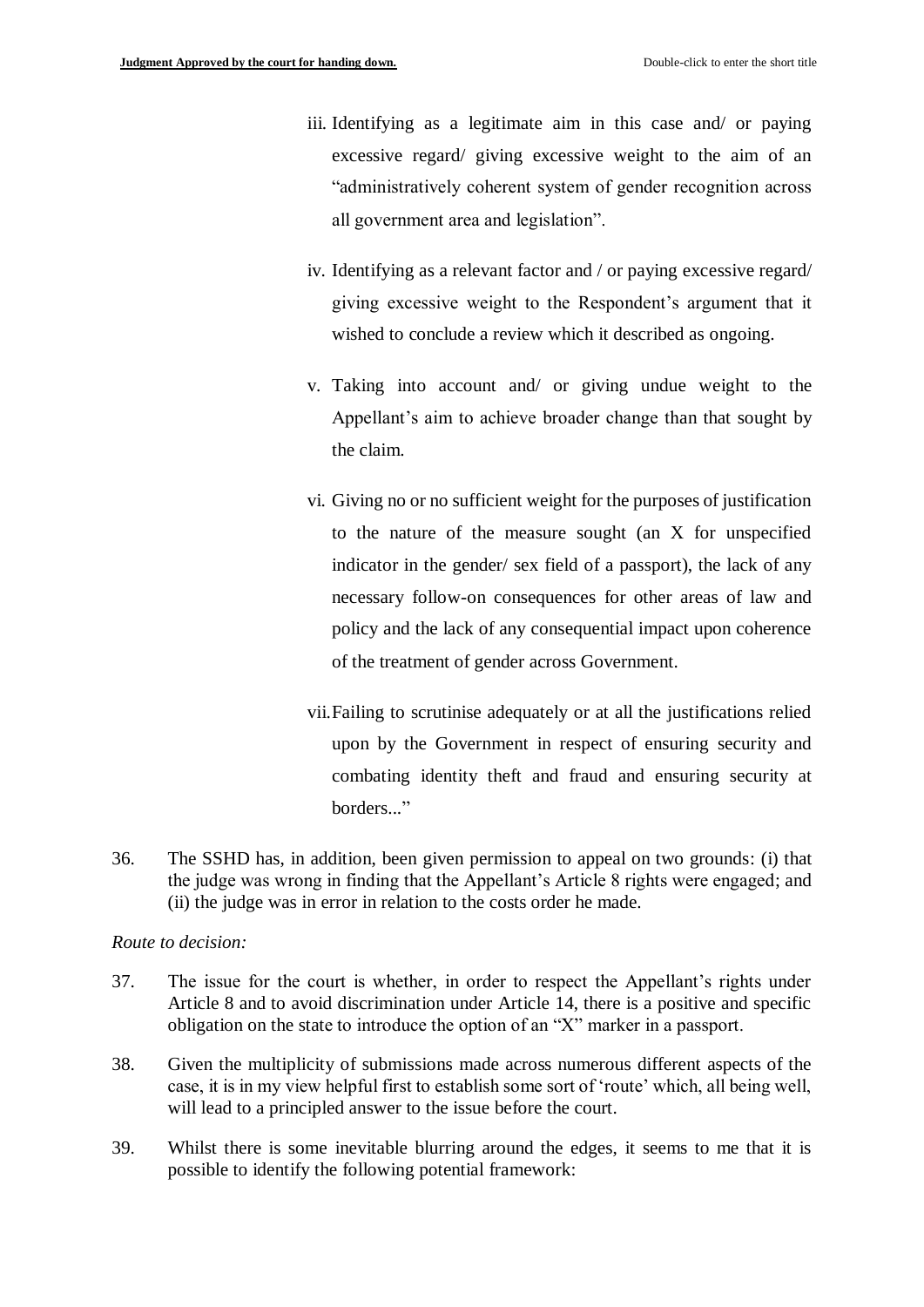- i) In considering Article 8 in relation to respect for family and private life, the court must first examine whether there existed a relationship, or state of affairs, amounting to private or family life within the meaning of Article 8 of the Convention.
- ii) Having determined that Article 8 is engaged, although the object of Article 8 is essentially that of protecting the individual against arbitrary interference, the next stage is to consider whether there is, on the facts of the case, not only the primary negative obligation inherent in Article 8, but also a positive obligation ingrained in an effective respect for private or family life.
- iii) In considering whether there is a positive obligation, and if so how it should be given effect, the state enjoys a certain margin of appreciation. It may be that the margin of appreciation alters in its breadth, for example it may be narrower at the stage of determining whether there is or is not a positive obligation and wider as to how that positive obligation should be implemented.
- iv) In considering whether there is such a positive obligation on the state, regard must be had to the fair balance struck between the competing interests.
- v) In determining whether there has been an interference with a Convention right, the domestic court will consider what test would be applied by the European Court of Human Rights (ECtHR). However, it is for the domestic court to decide whether the proposed justification for the alleged interference has been made out by the state.

## *Engagement of Article 8*

- 40. An important aspect of this case is the engagement of Article 8. Much of the argument that was developed on other points in the appeal would be redundant if Article 8 was not engaged by the facts here.
- 41. The SSHD submits that the judge was in error "by asking and answering the separate question of whether Article 8 protects a right to identify in an identity other than male or female". In Ground 1 of the cross-appeal the point is expressed as follows:

"The Judge erred in law by finding that Article 8 of the European Convention on Human Rights protects a right to identify in a gender other than male or female [107]-[108]. In particular:

(i) There is no decision of the European Court of Human Rights ("ECtHR") holding that Article 8 protects the right to identify as non-gendered (as opposed to identify as trans);

(ii) The decision results in an interpretation of Article 8 that finds no support in the ECtHR jurisprudence; and

(iii) The decision is contrary to the mirror principle, namely that section 2(1) of the Human Rights Act 1998 requires the *"national courts to keep pace with the Strasbourg jurisprudence as it evolves over time: no more,*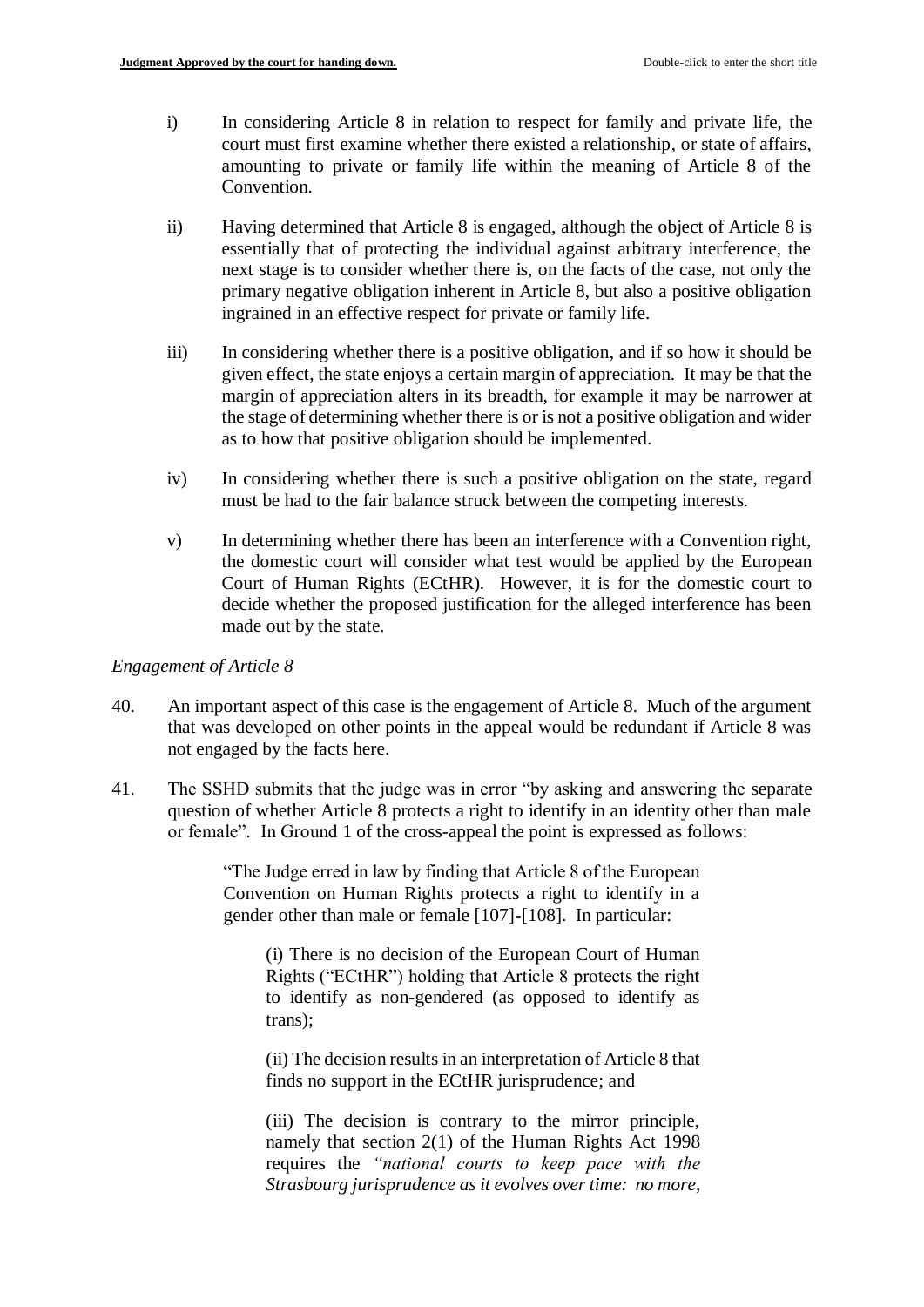*but certainly no less*", see *R (on the application of Ullah) v Special Adjudicator* [2004] 2 AC 323, at [20] per Lord Bingham."

42. Picking up a sentence from the Appellant's second witness statement ("the idea of rejecting gender is hugely controversial in our society"), the judge began by observing that a literal reading of the language might lead the reader to conclude that the Appellant "is not concerned with gender identification at all": see the judgment at [107]. However, the judge rejected that notion, saying:

> "…my understanding of what is intended to be conveyed by the use of this phrase is that the claimant is seeking to identify outside the binary concept of gender, rather than entirely rejecting the concept of gender altogether. Furthermore, not only does the current NHS definition of gender dysphoria recognise situations outside the accepted concept of transgenderism, (and the claimant's hysterectomy was undertaken by the NHS), but it is clear from Kate O'Neil's evidence that the GEO recognises that an individual's gender identity includes,

*' …male, female, both, neither or fluid.'*

That being the case, in my judgment, the claimant's identification is one relating to gender and I consider that it is one encompassed within the expression "gender identification" in *Van Kück*."

- 43. The judge went on to conclude at [108] that he was satisfied that the Appellant's Article 8 rights were engaged: "…so that the claimant's right to respect for private life will include a right to respect for the claimant's identification as non-gendered". He rejected the submission that such a conclusion ran counter to the "mirror" principle laid down by Lord Bingham in *R (Ullah) v Special Adjudicator* [2004] 2 AC 323, in which it was said that English law should not advance beyond European law, but rather should "keep pace with the Strasbourg jurisprudence as it evolves over time: no more, but certainly no less."
- 44. In *Kopf and Liberda v Austria* [2012] 1 FLR 1199 at [37] and [38], the Strasbourg court was concerned as to whether there was a positive obligation in relation to the interests of a foster carer and a foster child. The court at [34] decided that the first step was to determine whether Article 8 was engaged. Having found that it was, the court went on to consider whether there was a positive obligation on the state, having regard to the fair balance exercise and the margin of appreciation.
- 45. In my judgment, the SSHD's submissions and Ground 1 of the cross-appeal are illfounded. The fact that the ECtHR has not as yet been confronted with a case in which it was required to analyse non-binary gender in Convention terms cannot remove from the English court the need to do so. The domestic court must do so by applying the law consistently with Strasbourg jurisprudence but that is a different question. Here is a factual situation different from that which arises often in previous Strasbourg case-law. There can be no breach of the "mirror principle" in grappling with these facts.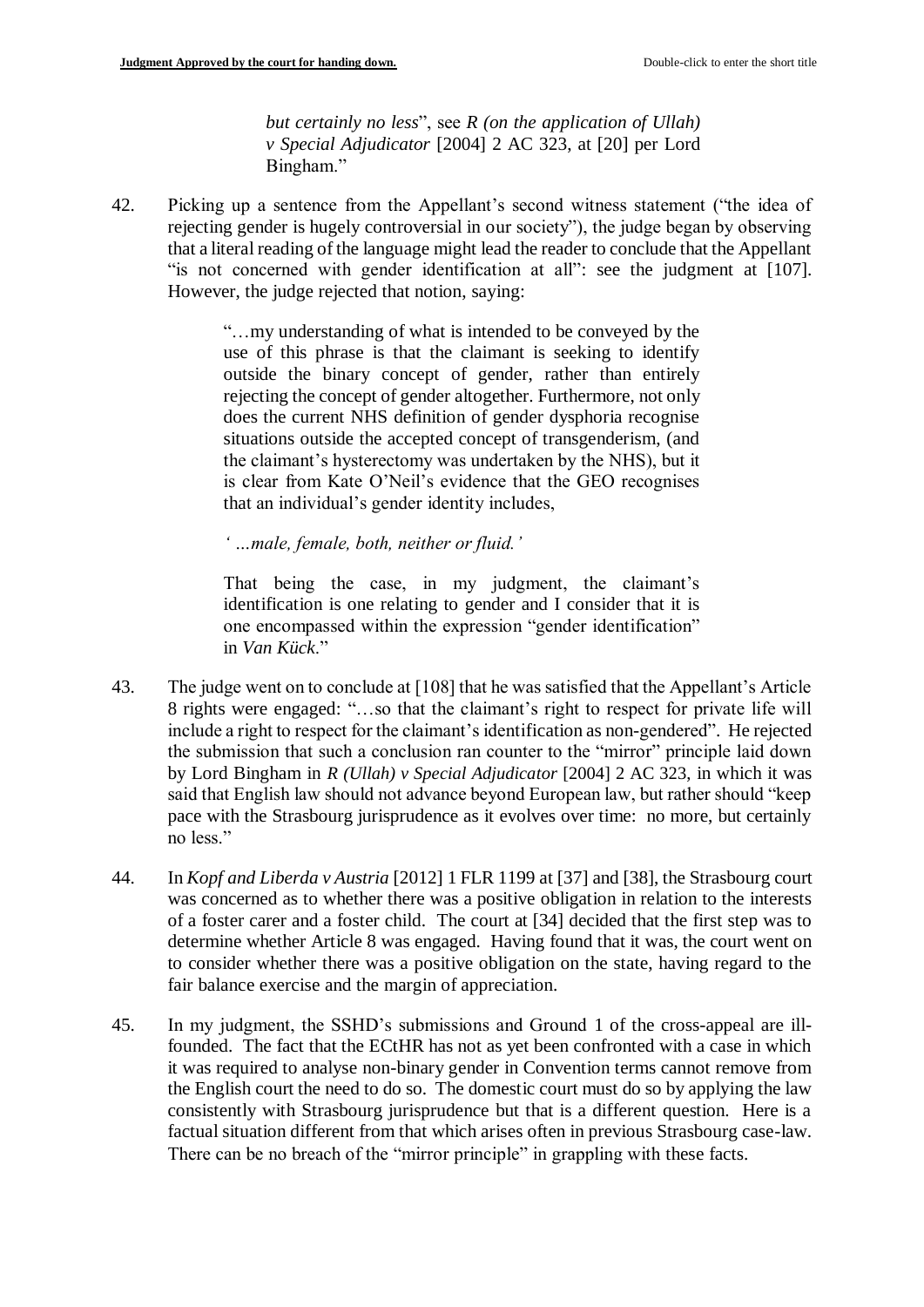- 46. Moreover, in my judgment it is obvious and indeed beyond argument that the facts of this case concern the Appellant's private life and engage Article 8. There can be little more central to a citizen's private life than gender, whatever that gender may or may not be. No-one has suggested (nor could they) that the Appellant has no right to live as a non-binary, or more particularly as a non-gendered, person. Indeed, a gender identity chosen as it has been here, achieved or realised through successive episodes of major surgery and lived through decades of scepticism, indifference and sometimes hostility must be taken to be absolutely central to the person's private life. It is the distinguishing feature of this Appellant's private life.
- 47. It must be remembered that Article 8 protects the citizen's private (or family) life; gender is relevant as one of the most important aspects of private life. In the absence of any prohibition (and there is none), the Appellant's gender identification undoubtedly engages Article 8. The question then becomes: what, if any, positive obligation is placed on the state to protect that aspect of the Appellant's private life? That provides the jumping-off point for the main points in this case.
- 48. For those reasons, I would dismiss Ground 1 of the cross-appeal and move on to consider whether there is a positive obligation on the state in this matter.

# *Positive Obligation*

- 49. The submissions of the parties to the appeal have, to a significant extent, centred on three cases heard by the ECtHR in a period spanning 28 years, each relating in some form or another to the legal recognition of a transgender person. They are: *Rees v United Kingdom* (App No 9532/81) (1987) 9 E.H.R.R 56 ("*Rees*")*; Goodwin v United Kingdom* (App No 28957/95) (2002) 35 E.H.R.R 18 ("*Goodwin*"); and *Hämäläinen v Finland* (App No 37359/09) 37 B.H.R.C 55 ("*Hämäläinen*")*.*
- 50. *Rees* was the first of a series of cases before the ECtHR which considered the rights of trans-people to have their birth certificate amended to show their gender identity rather than the sex in which they were registered at birth. The Court found that the UK was not in breach of Article 8 in refusing to permit such an amendment. In doing so, the Court took into account that the proposed change would be likely to lead to far reaching legislative changes, and further that there was little uniformity of approach within the Contracting States. The UK, the Court said, was therefore entitled to a wide margin of appreciation.
- 51. In *Goodwin* the question again arose as to whether the state, by its failure to grant legal recognition to her gender reassignment, had failed to comply with a positive obligation to ensure the right of the applicant (a post-operative male to female transsexual) to respect for her private life. The ECtHR said:

"72. The Court recalls that the notion of "respect" as understood in Article 8 is not clear cut, especially as far as the positive obligations inherent in that concept are concerned: having regard to the diversity of practices followed and the situations obtaining in the Contracting States, the notion's requirements will vary considerably from case to case and the margin of appreciation to be accorded to the authorities may be wider than that applied in other areas under the Convention. In determining whether or not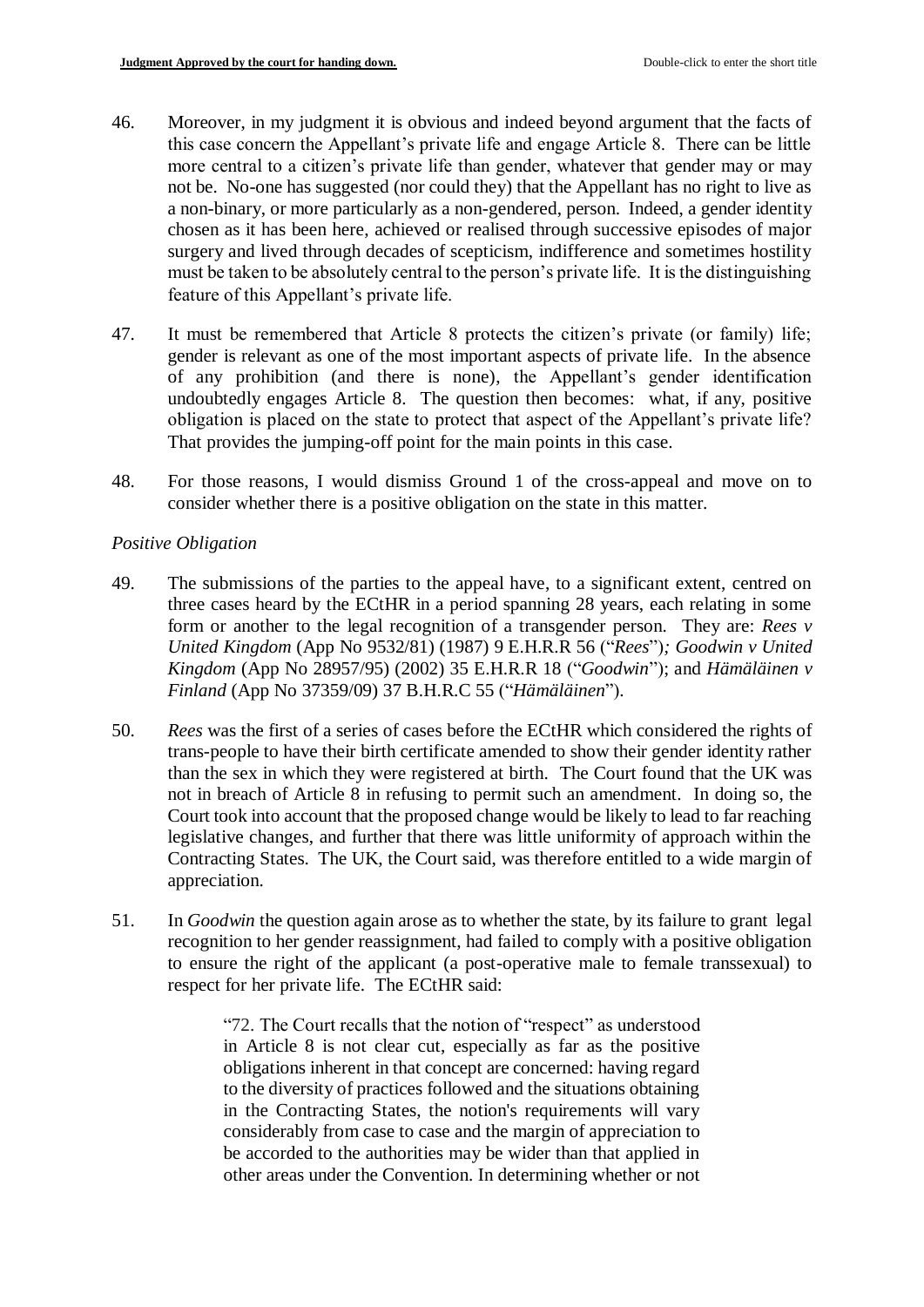a positive obligation exists, regard must also be had to the fair balance that has to be struck between the general interest of the community and the interests of the individual, the search for which balance is inherent in the whole of the Convention."

This theme was picked up by the Grand Chamber in *Hämäläinen*, the leading European and most recent case on the issue of positive obligations concerning gender identity.

52. The Grand Chamber considered at [65-68] the general principles which would be applicable when assessing a state's positive obligation, as follows:

> "*3. General principles applicable to assessing a State's positive obligations*

> 65. The principles applicable to assessing a State's positive and negative obligations under the Convention are similar. Regard must be had to the fair balance that has to be struck between the competing interests of the individual and of the community as a whole, the aims in the second paragraph of Article 8 being of a certain relevance (see Gaskin v. the United Kingdom, 7 July 1989, § 42, Series A no. 160, and Roche, cited above, § 157).

> 66. The notion of "respect" is not clear cut, especially as far as positive obligations are concerned: having regard to the diversity of the practices followed and the situations obtaining in the Contracting States, the notion's requirements will vary considerably from case to case (see Christine Goodwin v. the United Kingdom [GC], no. [28957/95,](https://hudoc.echr.coe.int/eng#%7B%22appno%22:[%2228957/95%22]%7D) § 72, ECHR 2002-VI). Nonetheless, certain factors have been considered relevant for the assessment of the content of those positive obligations on States. Some of them relate to the applicant. They concern the importance of the interest at stake and whether "fundamental values" or "essential aspects" of private life are in issue (see X and Y v. the Netherlands, cited above, § 27, and Gaskin, cited above, § 49), or the impact on an applicant of a discordance between the social reality and the law, the coherence of the administrative and legal practices within the domestic system being regarded as an important factor in the assessment carried out under Article 8 (see B. v. France, 25 March 1992, § 63, Series A no. 232-C, and Christine Goodwin, cited above, §§ 77-78). Other factors relate to the impact of the alleged positive obligation at stake on the State concerned. The question here is whether the alleged obligation is narrow and precise or broad and indeterminate (see Botta v. Italy, 24 February 1998, § 35, Reports 1998-I), or about the extent of any burden the obligation would impose on the State (see Rees v. the United Kingdom, 17 October 1986, §§ 43-44, Series A no. 106, and Christine Goodwin, cited above, §§ 86-88).

> 67. In implementing their positive obligations under Article 8, the States enjoy a certain margin of appreciation. A number of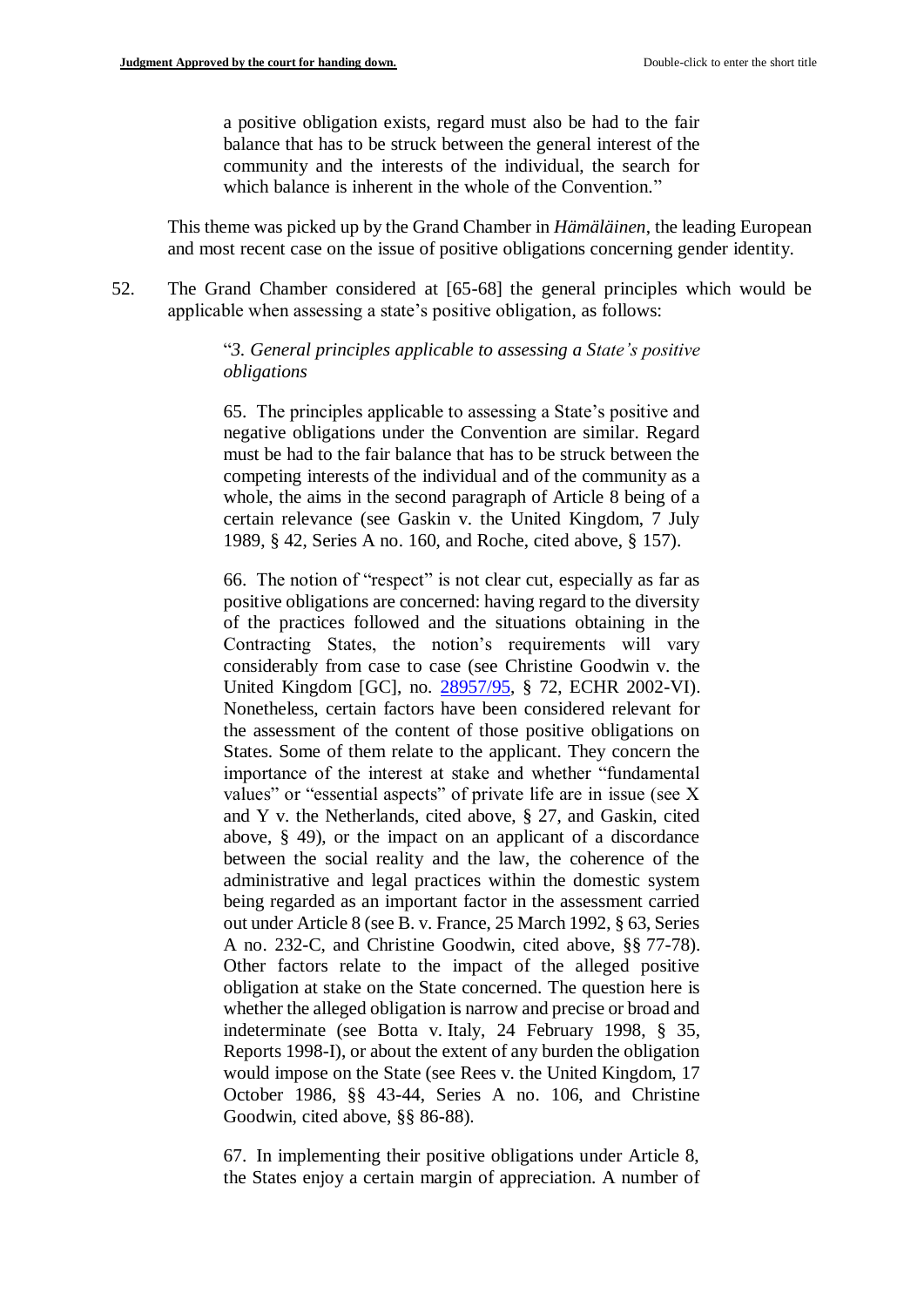factors must be taken into account when determining the breadth of that margin. Where a particularly important facet of an individual's existence or identity is at stake, the margin allowed to the State will be restricted (see, for example, X and Y v. the Netherlands, cited above, §§ 24 and 27, and Christine Goodwin, cited above, § 90; see also Pretty v. the United Kingdom, no. [2346/02,](https://hudoc.echr.coe.int/eng#%7B%22appno%22:[%222346/02%22]%7D) § 71, ECHR 2002-III). Where, however, there is no consensus within the member States of the Council of Europe, either as to the relative importance of the interest at stake or as to the best means of protecting it, particularly where the case raises sensitive moral or ethical issues, the margin will be wider (see X, Y and Z v. the United Kingdom, 22 April 1997, § 44, Reports 1997-II; Fretté v. France, no. [36515/97,](http://hudoc.echr.coe.int/sites/eng/Pages/search.aspx#%7B%22appno%22:%5B%2236515/97%22%5D%7D) § 41, ECHR 2002-I; and Christine Goodwin, cited above, § 85). There will also usually be a wide margin of appreciation if the State is required to strike a balance between competing private and public interests or Convention rights (see Fretté, cited above, § 42; Odièvre, cited above, §§ 44-49; Evans v. the United Kingdom [GC], no[. 6339/05,](https://hudoc.echr.coe.int/eng#%7B%22appno%22:[%226339/05%22]%7D) § 77, ECHR 2007-I; Dickson v. the United Kingdom [GC], no. [44362/04,](https://hudoc.echr.coe.int/eng#%7B%22appno%22:[%2244362/04%22]%7D) § 78, ECHR 2007-V; and S.H. and Others v. Austria [GC], no. [57813/00,](https://hudoc.echr.coe.int/eng#%7B%22appno%22:[%2257813/00%22]%7D) § 94, ECHR  $2011$ ."

- 53. A positive obligation can therefore refer to a requirement to accord status or recognition to a particular group (such as trans-people), creating an obligation of the type described as "broad and indeterminate" in *Hämäläinen* at [66]. Alternatively, it may refer to something specific, identified in *Hämäläinen* as "narrow and precise", such as altering a birth certificate or the introduction of an "X" marker.
- 54. The parties have streamlined the approach to positive obligation and fair balance taken from the European jurisprudence and extracted from *Hämäläinen.* There are three key factors:
	- i) Factors which relate to the identity in question (the individual);
	- ii) Factors which concern the state and its systems (coherence);
	- iii) The position in other states in the Council of Europe (consensus).

## *Identity*

55. The judge at [102] and [113] considered first the interests of the Appellant, reiterating that "an individual's non-gendered identity is likely to be as important and integral a component of their personal and social identity, as being either male or female is to the vast majority of society". The judge therefore recognised that the Appellant has a justifiably strong personal interest in gaining full legal recognition as being a nongendered individual. The judge at [113] highlighted that the "target of these proceedings" was limited to the current policy of HMPO in relation to the issuing of passports, in other words a "narrow and precise" obligation. The judge went on to say: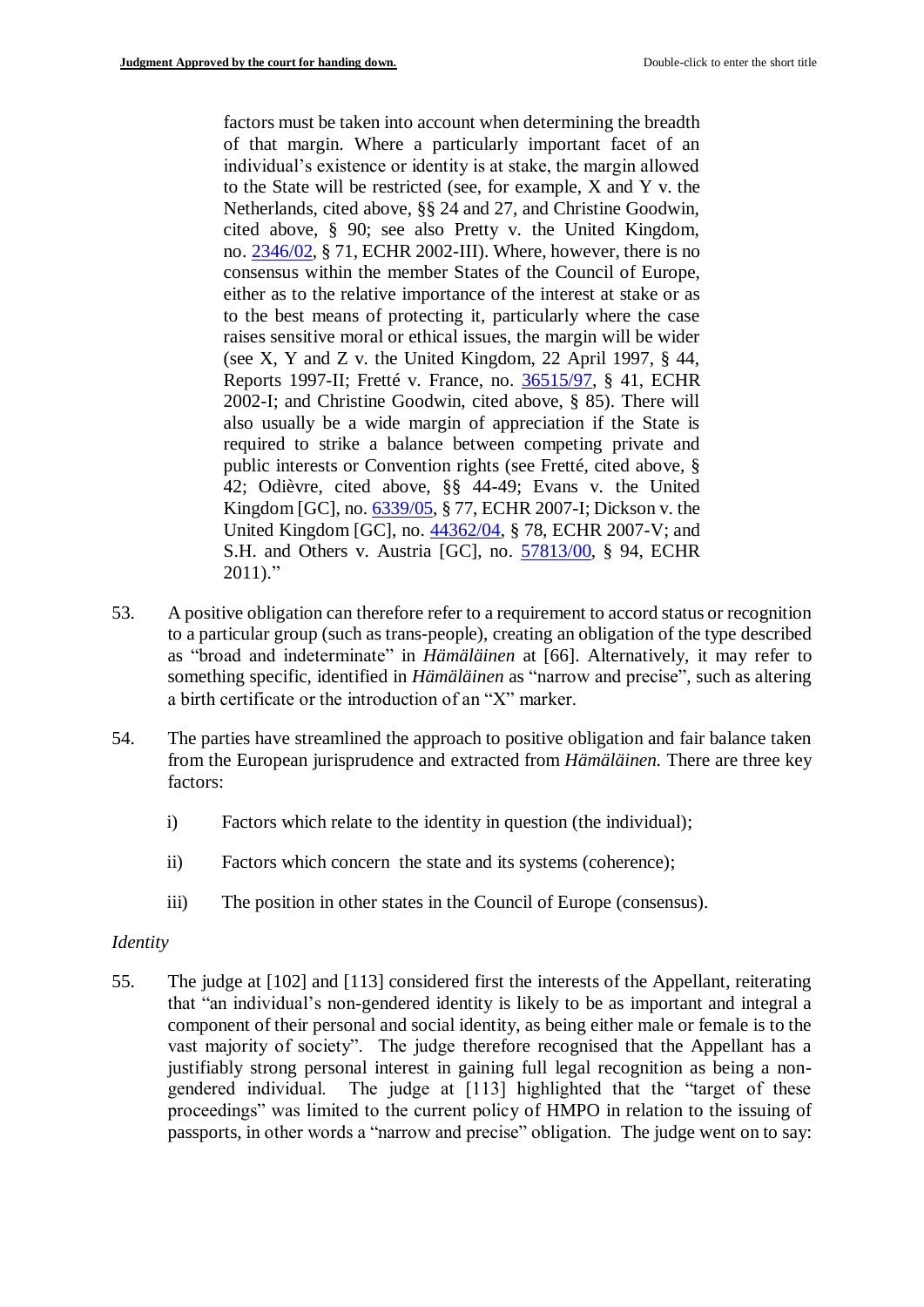"115….I am satisfied that the claimant has a justifiably strong personal interest in gaining full legal recognition as being nongendered, the denial of which I can understand may well cause the claimant and others in the claimant's situation strong negative emotions, I am less convinced that such strong emotions are justified by the current HMPO policy of not permitting the claimant to enter "X" in gender/sex field on the passport. I of course take into account the fact that passports may be used for identification purposes outside their use as a travel document. However, so too are birth certificates, which would not be affected by a change to the challenged policy, and which are likely to be considered of more fundamental importance upon the issue of sex and gender..."

- 56. Ms Gallafent submits that the Appellant has gone through a great deal both physically and psychologically in order to achieve non-gendered status, and it is unacceptable to be obliged to mischaracterise gender if the Appellant is to obtain a passport. As already indicated, I accept that the issue before the court goes to gender identity, an issue now widely accepted as being of central importance and at the heart of a person's Article 8 private life rights or, as it was put in *Van Kück v Germany* (App No 35968/97) (2003) 37 EHRR 973 ("*Van Kück"*), "the most intimate aspect of one's identity".
- 57. Sir James Eadie, on behalf of the SSHD, whilst acknowledging the strength of the Appellant's feelings, points out that, so far as the Appellant is concerned, there is no disadvantage in relation to employment, pension or the ability to enter into a civil partnership as a consequence of being unable to utilise a passport with an "X" marker. Sir James further submits that the limited nature of the application made by the Appellant, namely to be permitted to have gender as "unspecified" on a passport, is not comparable to that of the trans person in *Goodwin*. In that case, the claim in order to change their gender on their birth certificate went to the heart of their personal identity; it was in relation to the whole of their life to date and affected all aspects of their life both legal and social.
- 58. Whilst not in any way undermining the importance of the issue to the Appellant, Sir James pointed out that the "X" marker indicating "unspecified gender" does not afford the Appellant any official recognition of being non-gendered. Whilst that is undoubtedly the case, such an observation, in my judgment, fails to take into account the opposite side of the coin; namely, that the requirement to elect for one or the other of the straight binary choices presently found on UK passports, namely "male" or "female", requires the Appellant to elect a gender to which the Appellant does not belong.
- 59. In my judgment, (to borrow the words used in *Hämäläinen* at [66]) the judge's careful assessment at [115] of his judgment of the "impact on [the] applicant of a discordance between the social reality and the law" cannot be criticised. He was entitled to approach the fair balance exercise against the backdrop of that assessment whilst having in mind the limited nature or 'target' of the Appellant's complaint.

#### *Coherence*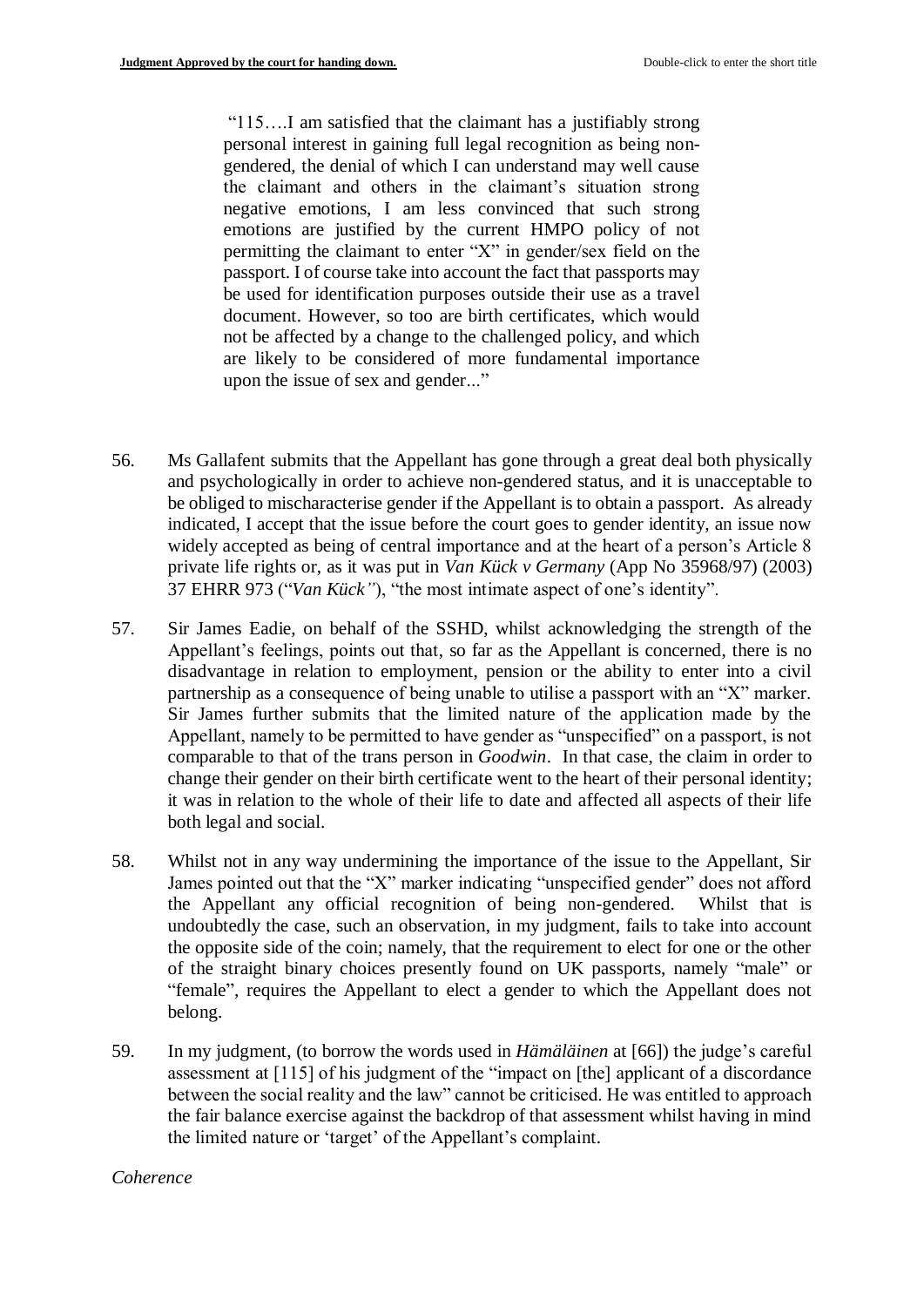60. As recorded by the judge, it was (and remains) the Appellant's case that:

"117….such a change to the current HMPO policy would not necessitate consideration of wider societal concerns, not only in relation to security, but in particular in relation to the Government's legitimate aim of maintaining an administratively coherent system of gender recognition across all government areas and legislation."

- 61. This was a matter, the judge said, of "fundamental importance".
- 62. On the SSHD's part, it is submitted that the current policy should not be considered in isolation, but as a part of a more fundamental review. This has been central to the case put forward by the SSHD, both at first instance and on appeal. I therefore set out in full the judge's findings in relation to this important aspect of the case:

"119. Although it is not always achieved, it is clearly of benefit to good governance that important issues of policy are reflected across all government departments and areas of legislation. In this regard, gender identity and recognition are clearly of fundamental importance. Moreover, I do not consider that it is a sufficient answer to this being a relevant consideration, to suggest that permitting a passport holder not to specify their sex/gender would have no impact on any other policy or legislative considerations.

120. If there is no requirement for an individual to specify their gender on their passport application, it begs the question as to the utility of requesting the information in the first place, which in turn raises the question as to the purpose of gender being a required field of entry on other or any official records across the various government departments.

121. Given the importance of the issues surrounding gender identification that have been raised in this case, it seems to me that the defendant is entitled to say that a change to the current HMPO policy ought not to be considered in isolation, but the Government should be able to consider it as part of a more fundamental review of policy in relation to these issues across government. This may not have been the position if the stage had been reached either that the Government had completed its review process (or there had been unjustifiable delay in the process) or that a consensus had been reached on the issue across other Member States and/or that there was a sufficiently significant international trend. However, in my judgment none of these situations arise in this case."

63. The judge noted the criticisms made by the Appellant in relation to the Government's response to both the internal review and the Women and Equalities Committee report, before concluding at [124] that the manner in which the issue had been dealt with by the Government to date cannot be described "in the woeful terms in which the Government's delays were in *Bellinger*" (a reference to *Bellinger v Bellinger* [2003] 2 AC 467). The judge held that more important was the fact that it was clear from the witness statements filed that the Government was collating and collecting research material with a view to undertaking a comprehensive review of the issues both surrounding and raised directly by the Appellant.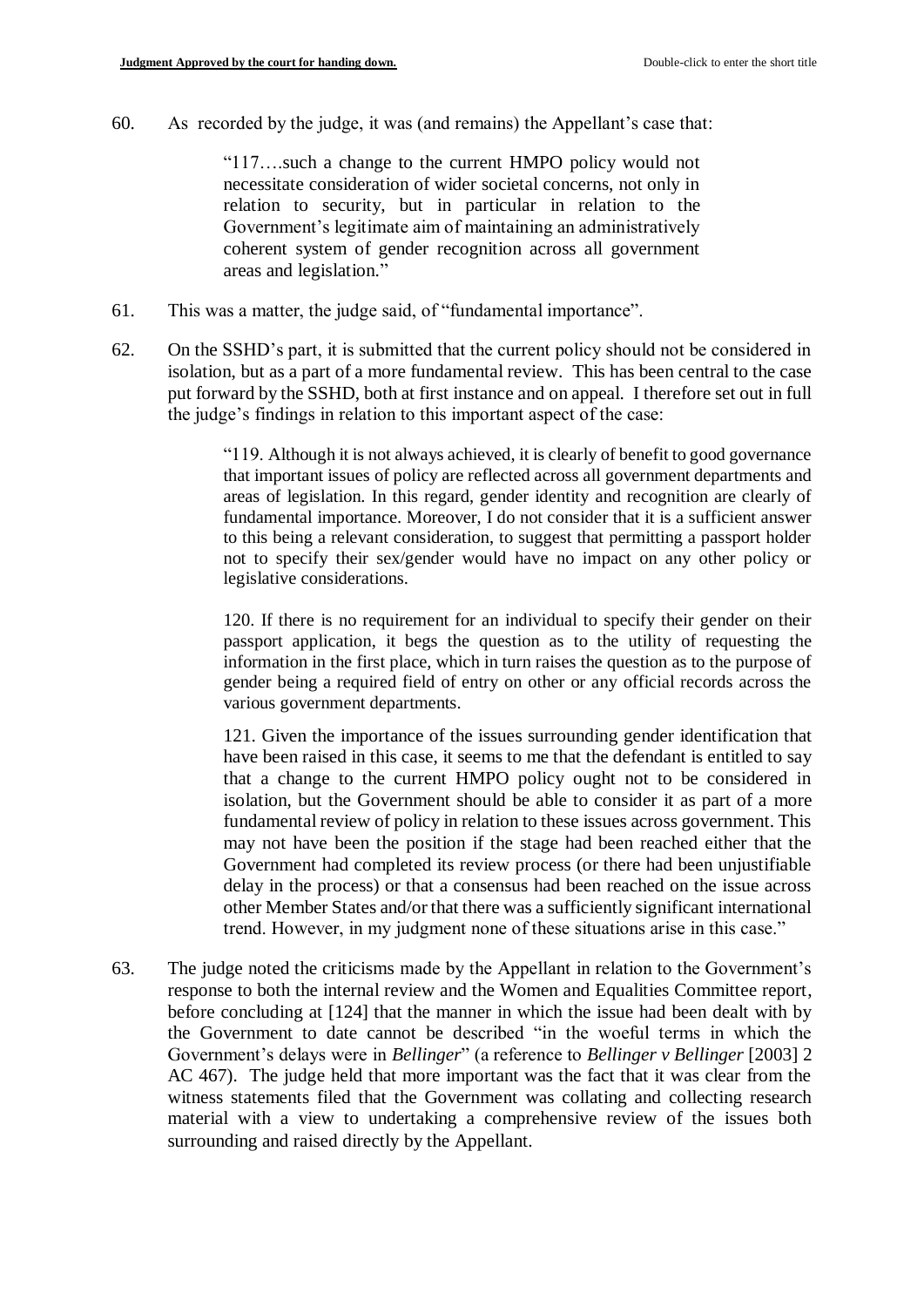- 64. Sir James submitted that the judge had correctly analysed the importance of coherence. The state, he submits, is entitled to the view that if a change is to be made it should be made coherently across the board or, if not, at least when the issues have been properly considered.
- 65. In support of his coherence argument, Sir James submitted that if the appeal was allowed and it was held that there was a positive obligation to provide an "X" marker, it would have an impact which would extend beyond the merely domestic. Further, he said it must be recognised that if the court held that there was a positive obligation on the state to provide an "X" marker, it would be creating a "target" that gives rise to a difference in treatment potentially interfering with Article 14 (discrimination) and which removes any justification for the interference with Article 8 rights in other (nonpassport) contexts. For example, he submitted, if passports are fundamental to identity, then why not birth certificates? It is essential to look at all aspects upon which the change might impact. It is not, it is submitted on behalf of the SSHD, about the binary choice.
- 66. The SSHD maintains that a coherent approach is required across Government, and that it is highly problematic and undesirable for one branch of Government (HMPO) to institute what amounts to a type of recognition of non-binary identification through an unspecified "X" box when no other Government Department does so.
- 67. Ms Gallafent, for her part, argues that the passport issue not only can, but should, be considered in isolation. All that the Appellant seeks, she submits, is to have gender as "unspecified" on the passport. This, she tells the court, is "cheap and easy": a cost limited to £2 million. The change can be implemented by HMPO under the Crown Prerogative without the necessity of legislation. It is thereafter, she submits, a matter entirely for the Government what they choose to do in respect of the wider issue of the recognition of non-binary and intersex people. The SSHD has had years to decide on a course of action and the recent call for evidence is too little and too late.
- 68. Ms Gallafent pointed out that many trans-people do not currently apply for the relevant certificate under the GRA 2004 (a "Gender Recognition Certificate"), which would allow them to change their gender on their birth certificate. As a consequence, she says, inconsistent gender identification is already a feature for people with gender identification issues and therefore any inconsistency that would arise as between various official documents, due to there being an "X" marker, would not create any administrative difficulty.
- 69. In my view, the fact that this inconsistency is happening (apparently as a consequence of the perceived difficulties in complying with the requirements for obtaining a Gender Certificate) only serves to underline the SSHD's submission of the importance of obtaining a coherent approach to the whole sensitive issue of gender recognition; a course which has been embarked upon but, understandably, given the way in which other matters have dominated the Government's focus for some time, has not proceeded apace.
- 70. In my judgment, the reality is that, whilst this case is limited to passports, the driver for change is the broad notion of respect for gender identity. I accept, as did the judge, that the passport issue cannot reasonably be considered in isolation.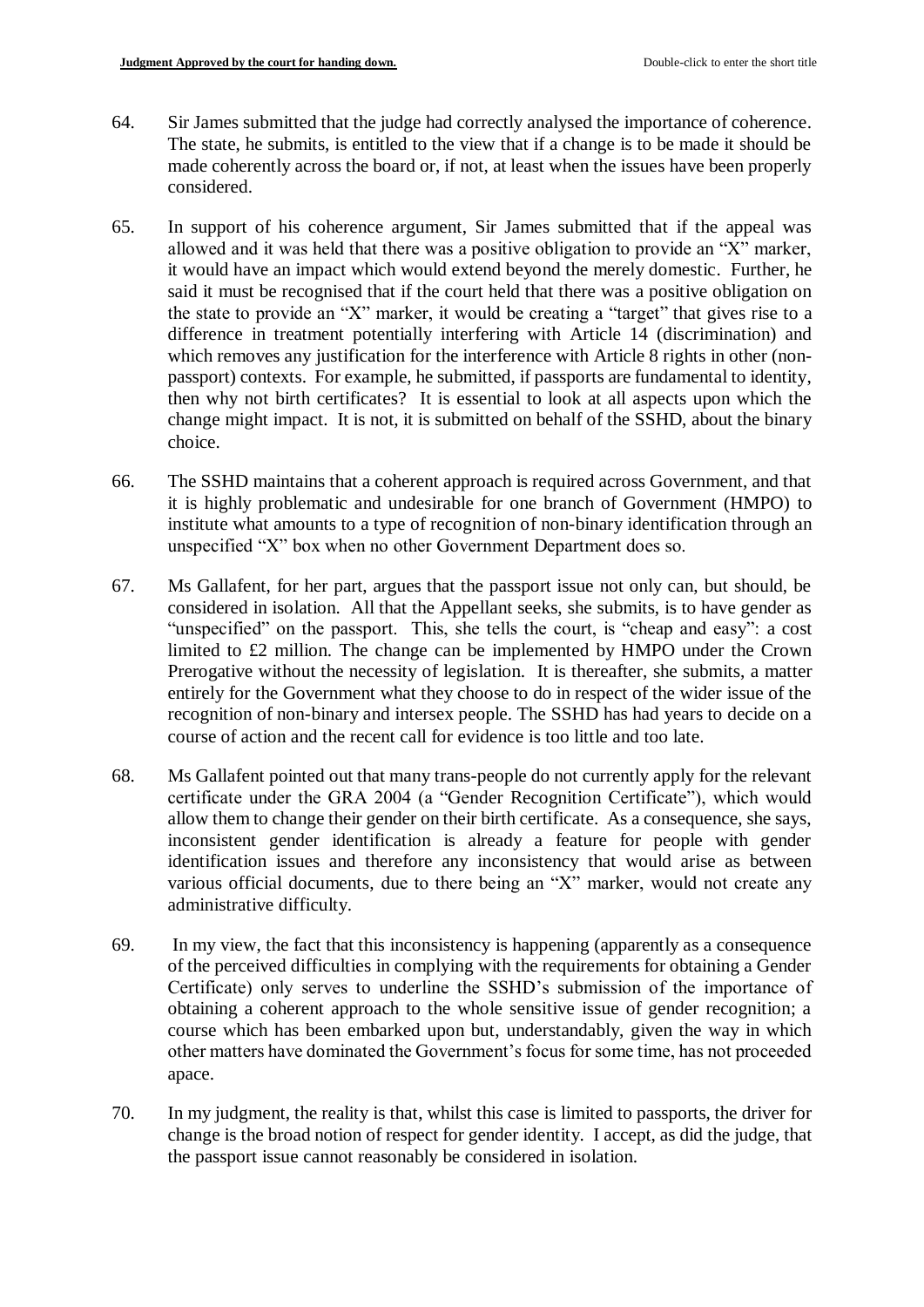- 71. I would respectfully agree with the judge at [120] that if there is no requirement for an individual to specify their gender on their passport application, it "begs the question as to the utility of requesting gender information" at all. This in turn raises the question as to the purpose of requesting gender information across all official records. The work now embarked upon by the Government will address these questions as part of their wider consideration of gender identity issues, and in my judgment this work strongly supports the judge's finding that the Government was entitled to take the view that it was inappropriate to consider the issue of passports in isolation.
- 72. The SSHD relies, in addition to her principal argument on coherence, on matters which go to issues of security. That is to say, in relation to combating identity fraud and theft and the need for security at borders.
- 73. In my judgment, issues of security do not affect the fair balance in circumstances where the ICAO has, for many years, been content for passports to carry an "X" marker. Additionally, people from countries that already have such provision have been entering the UK for many years without there being any security issues articulated before us. Any marginal value in combating fraud and theft does not have any impact on the important aspect of gender identity.

## *Consensus*

- 74. During the course of oral submissions there was considerable discussion as to when a "trend" becomes a "consensus" amongst the Member States of the Council of Europe, whether it matters and what impact it should have on the issue before the court.
- 75. A prime example in this regard is the developments that occurred in relation to the recognition of the status of transsexuals within Europe, between 1986 when *Rees* was considered, and 2002 when *Goodwin* was before the ECtHR.
- 76. When the matter was before the court in *Rees,* the court said at [37] that:

"It would therefore be true to say that there is at present little common ground between the Contracting States in this area and that, generally speaking, the law appears to be in a transitional stage. Accordingly, this is an area in which the Contracting Parties enjoy a wide margin of appreciation."

- 77. The ECtHR held that there was no positive obligation on the state to permit the alteration of the birth certificate of a trans-person to reflect their new gender.
- 78. In *Goodwin,* the ECtHR (referring to *Rees*) whilst acknowledging the importance of precedent said at [74] that: "A failure by the Court to maintain a dynamic and evolutive approach would indeed risk rendering it a bar to reform or improvement". It was for this reason that, although almost identical facts were before the court in *Goodwin* as had been in *Rees,* the ECtHR said:

"75. The Court proposes therefore to look at the situation within and outside the Contracting State to assess "in the light of present-day conditions" what is now the appropriate interpretation and application of the Convention."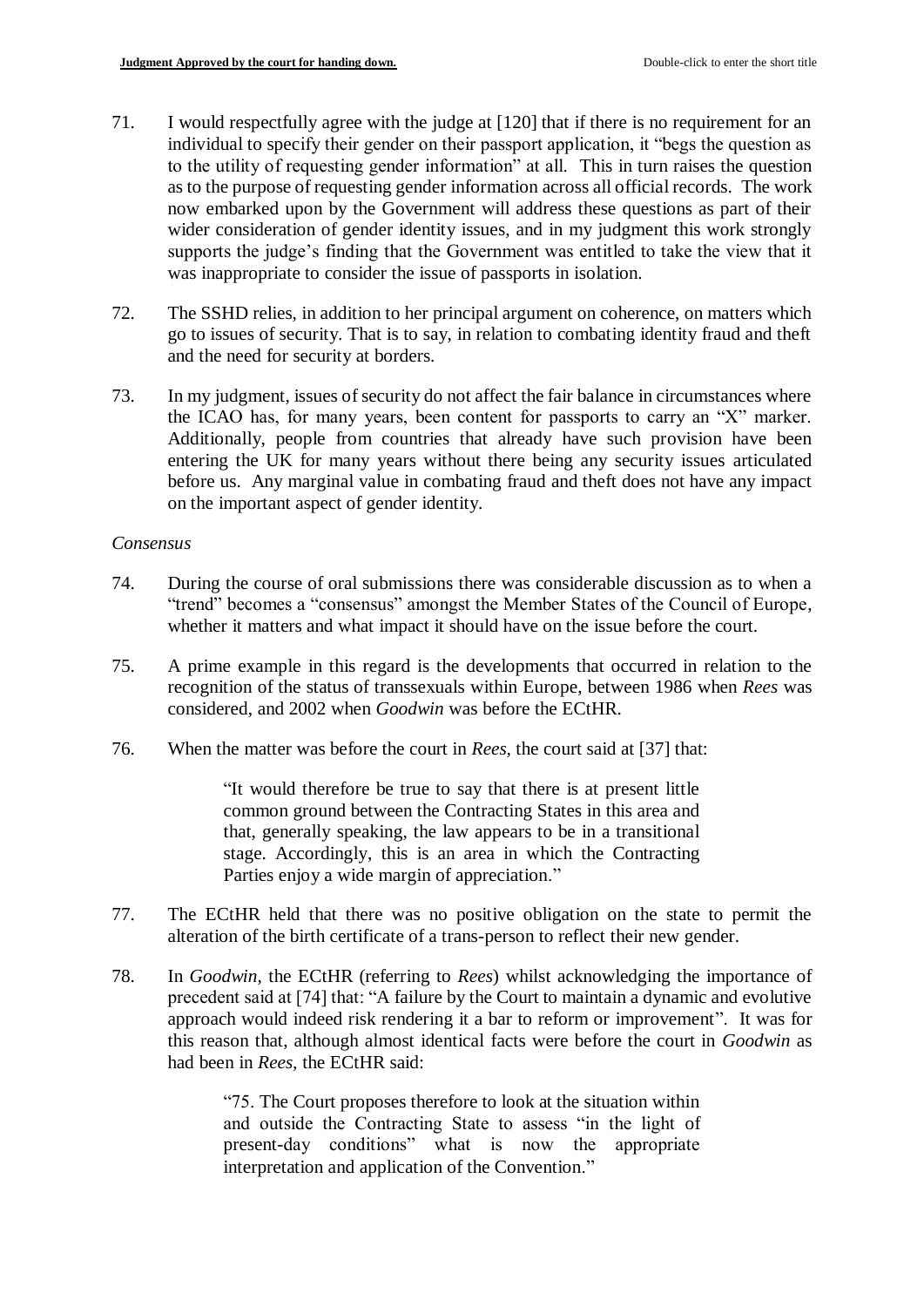79. Things had moved on significantly in the intervening period. As was recorded in *Goodwin* at [55], a study conducted by Liberty in 1998 had found:

> "…..that over the previous decade there had been an unmistakable trend in the member States of the Council of Europe towards giving full legal recognition to gender reassignment. In particular, it noted that out of thirty seven countries analysed only four (including the United Kingdom) did not permit a change to be made to a person's birth certificate in one form or another to reflect the re-assigned sex of that person. In cases where gender re-assignment was legal and publicly funded, only the United Kingdom and Ireland did not give full legal recognition to the new gender identity."

80. The court in *Goodwin* differentiated between, on the one hand, consensus in relation to the legal recognition of transgender people by Member States (that is to say the identification of a positive obligation) and on the other, at [85], the lack of a common approach or consensus as to how to "address the repercussions which the legal recognition of a change of sex may entail for other areas of the law", namely the putting into effect of such an obligation. So far as the latter was concerned, the ECtHR said:

> "85….In accordance with the principle of subsidiarity, it is indeed primarily for the Contracting States to decide on the measures necessary to secure Convention rights within their jurisdiction and, in resolving within their domestic legal systems the practical problems created by the legal recognition of postoperative gender status, the Contracting States must enjoy a wide margin of appreciation. The Court accordingly attaches less importance to the lack of evidence of a common European approach to the resolution of the legal and practical problems posed, than to the clear and uncontested evidence of a continuing international trend in favour not only of increased social acceptance of transsexuals but of legal recognition of the new sexual identity of post-operative transsexuals."

81. Whilst the emphasis in such cases must always be on countries within the Council of Europe, and at the date of this appeal only five countries permit the use of "X" markers, the judge sensibly considered such evidence as there was in relation to the position in both Member States and countries outside the Council of Europe, before concluding:

> "128.…I do not consider that this is a body of evidence which can as yet properly be described as a trend which would be sufficient to significantly affect the Government's margin of appreciation in this area.."

82. In *Schalk and Kopf v Austria (App.No. 30141/04)* (2011) 53 EHRR 20, the ECtHR, when considering at [104] whether the state should have provided the applicants with alternative means for the formation of a legal partnership earlier than they in fact did, approached the issue of consensus in this way: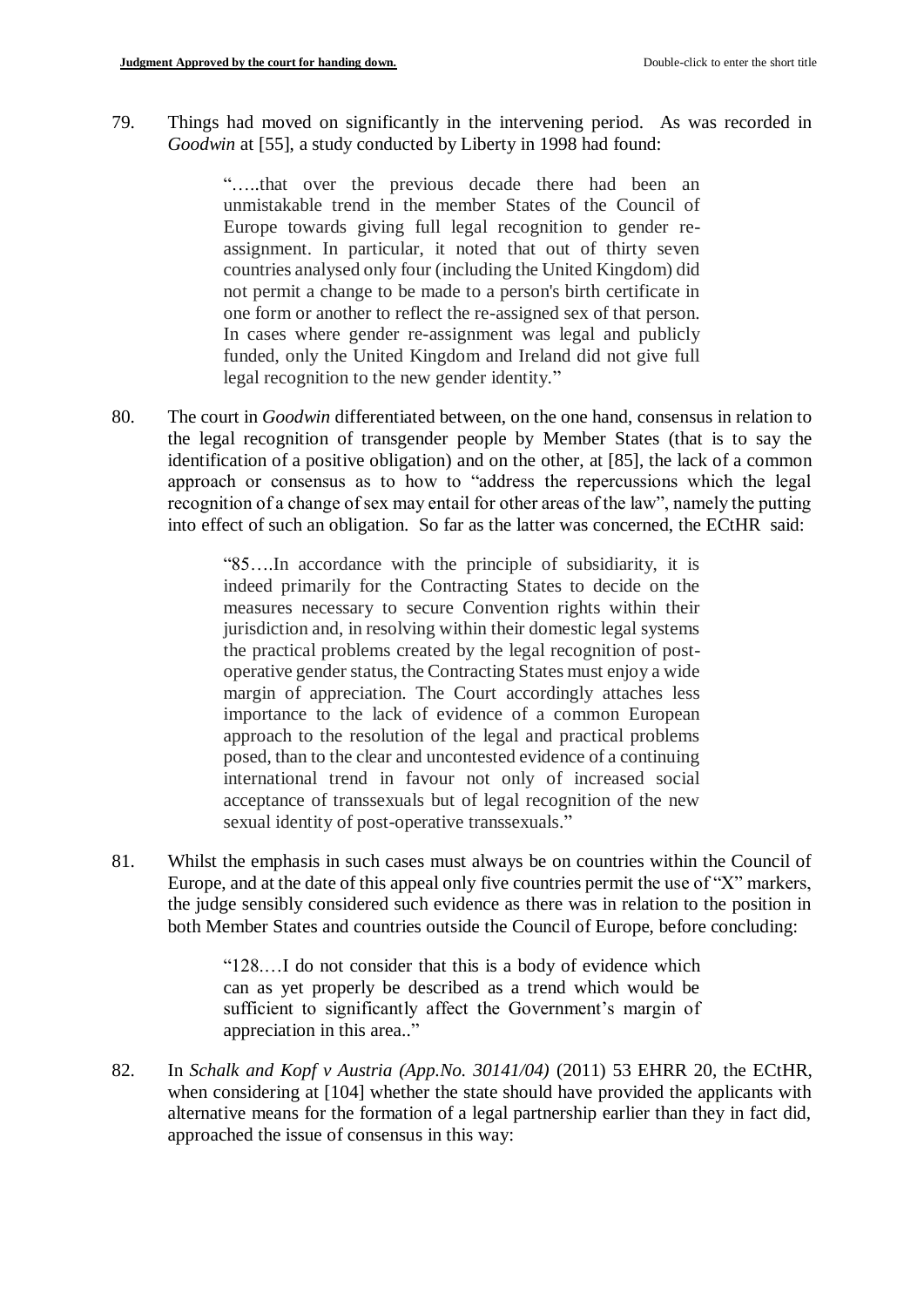"105. The Court cannot but note that there is an emerging European consensus towards legal recognition of same-sex couples. Moreover, this tendency has developed rapidly over the past decade. Nevertheless, there is not yet a majority of States providing for legal recognition of same-sex couples. The area in question must therefore still be regarded as one of evolving rights with no established consensus, where States must also enjoy a margin of appreciation in the timing of the introduction of legislative changes..."

- 83. Sir James submits convincingly that this is precisely the situation in relation to the issue, both as to "X" on passports and the legal recognition of non-binary people. This in itself must, he submits, afford the state a wide margin of appreciation, even before the sensitive moral and ethical issues which are raised in this regard are put into the equation.
- 84. Looking at the totality of approach to gender identity issues world-wide and the information made available to the court, it seems to me that, whilst the direction of travel, or "trend", is undoubtedly moving towards the recognition of the status of nonbinary people, there is, as yet, nothing approaching a consensus in relation to either the broad and indeterminate issue of the recognition of non-binary people, or the narrow and precise issue of the use of "X" markers on passports which is before this court.

## *Margin of Appreciation*

85. The judge approached the issue of the margin of appreciation in the following way:

"112. …the pre-eminent consideration is the striking of a fair balance between the competing interests of the individual and the community as a whole. However, in making these assessments the state's margin of appreciation is a relevant consideration, albeit the significance of it will depend upon the circumstances of the particular case. In some cases, the margin may be restricted, whereas in others it may be wide, this being dependent upon factors such as the importance of the issue to the individual's private life, and the extent of any consensus within the other Member States, particularly in relation to controversial ethical or moral issues."

86. The judge took the view that the Appellant's strength of feeling in relation to the limited issue that had been challenged had some relevance when considering the nature and extent of the margin of appreciation to which the Government was entitled. He held however, that it was also relevant that there was no consensus amongst Member States, or at least no trend of sufficient strength, to affect the matter. In those circumstances, the judge concluded at [129] that, in relation to the issue raised by the Appellant, "the margin of appreciation to which the Government is presently entitled is still relatively wide".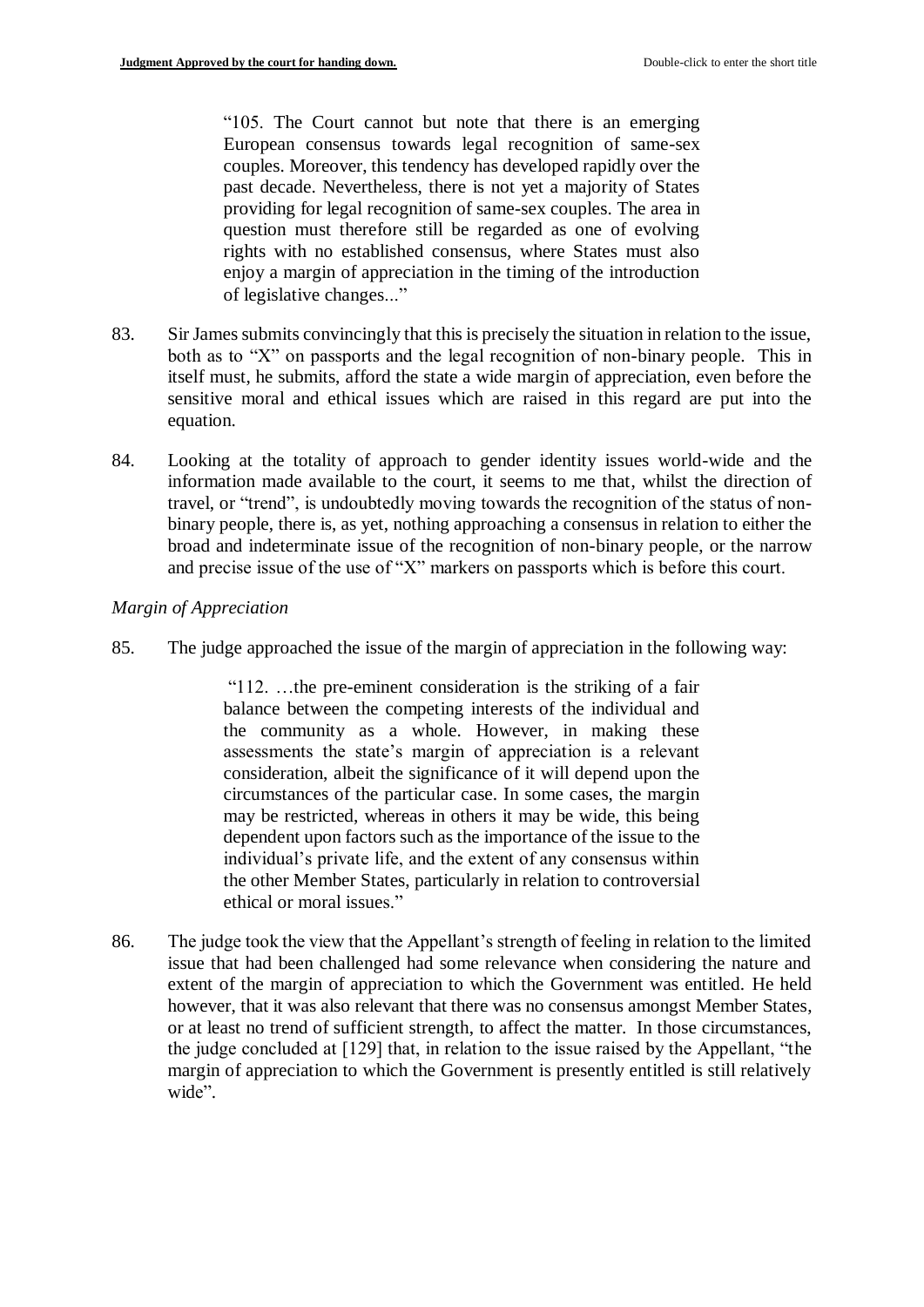#### 87. The judge went on:

"130. In this context, I am of the view that the Government is entitled to consider the issue raised in these proceedings further, and in the light of the recent and current research which is being undertaken, in order to provide what Kate O'Neil states will be governmental policy towards non-binary people for the foreseeable future. This will no doubt include not only further consideration of the specific issue raised in these proceedings but will properly address the important, and as the claimant expressly acknowledges, the controversial issue as to the issue of the recognition and proper treatment of those who do not identify within the binary concept of gender. It seems to me that these matters, together with the Government's justifiable concerns about security are legitimate aims, in that it is in the interests of society and good governance for these matters to be the product of appropriate research and careful evaluation. Moreover, that in the interim HMPO's current policy in relation to the issuing of passports is a proportionate means of achieving the aim of providing a coherent and consistent policy towards those who identify outside the binary concept of gender across all governmental departments and legislation."

- 88. Both the Appellant and SSHD agree that the margin of appreciation applies at both stages: at the identification of a positive obligation (if there is one), whether it is broad or narrow; and, thereafter, at the stage when the form or manner in which that recognition is to be implemented domestically is under consideration. They do not, however, agree as to its width and its application to the present case.
- 89. Ms Gallafent submitted that the judge had "misconstrued the breadth of the UK's margin of appreciation of the Government's discretionary area of judgment". This is an error, she says, which led to the judge's assessment of the fair balance being flawed.
- 90. In support of her submission that the margin is restricted in relation to the recognition of a positive obligation, where a "particularly important facet of an individual's existence or identity is at stake", Ms Gallafent relies on the judgment of the Fifth Section of the ECtHR in *A.P., Garçon and Nicot v France* (2017) (App.No. 79885/12, 52471/13 and 52596/13) *("A. P. Garcon")* at [121], and *S V v Italy* (2018) (App. No. 55216/08) at [62], a First Section judgment. In my judgment, neither of these cases is of assistance to the court in the present case. Not only must they be subject to the Grand Chamber's judgment in *Hämäläinen,* but they each related to very different cases. Whilst the margin of appreciation was said to be narrow in *A.P., Garçon* where a particular facet of existence or identity is at stake, on the facts of that case the state in question had declined to recognise the gender of a trans person, despite their having undergone highly invasive surgery, in one case sterilisation and in another surgical gender reassignment.
- 91. The importance of consensus in relation to the breadth of the margin of appreciation is demonstrated with the utmost clarity, Sir James submits, by comparing *Rees*, where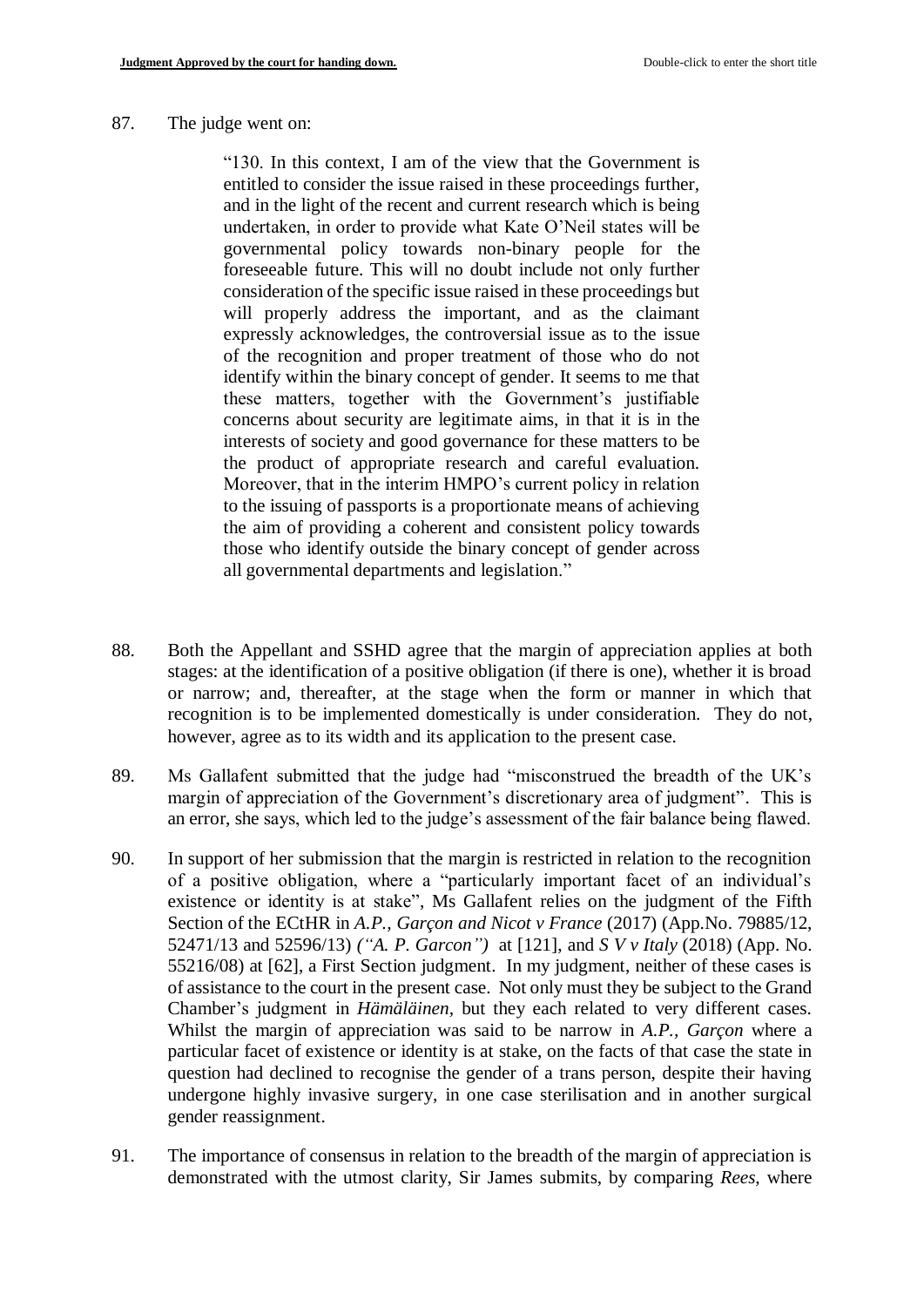there was no consensus and no positive obligation, and *Goodwin,* by which time there was an overwhelming consensus leading to a positive obligation with only a residual margin as to implementation as a consequence of that undeniable consensus.

92. The ECtHR did, however, give a timely reminder to the UK in *Rees* saying:

"47. However, the Court is conscious of the seriousness of the problems affecting these persons and the distress they suffer. The Convention has always to be interpreted and applied in the light of current circumstances (see, *mutatis mutandis*, amongst others, the Dudgeon judgment of 22 October 1981, Series A no. 45, pp. 23-24, paragraph 60). The need for appropriate legal measures should therefore be kept under review having regard particularly to scientific and societal developments."

- 93. So it was then that the matter came before the court again 15 years later in *Goodwin* by which time there had been no notable progress by the UK, notwithstanding (as noted at [55]) an "unmistakable trend" in Council of Europe countries.
- 94. What is demonstrated by *Goodwin* is that, in the early development of some ethical or moral issue in relation to which there is no consensus, the state in question is likely to enjoy a wide margin of appreciation despite the importance of the issue to the individual. However, the time will come when the state's position will no longer be tenable and the fair balance will require the legal recognition of the positive obligation in question. In *Goodwin,* the ECtHR held, in finding there to be a positive obligation to ensure the right of the transgender applicant to respect for her private life by legal recognition of her gender reassignment, that the Government could no longer claim that the issue of legal recognition was within the margin of appreciation:

"93. Having regard to the above considerations, the Court finds that the respondent Government can no longer claim that the matter falls within their margin of appreciation, *save as regards the appropriate means of achieving recognition of the right protected under the Convention*. Since there are no significant factors of public interest to weigh against the interest of this individual applicant in obtaining legal recognition of her gender re-assignment, it reaches the conclusion that the fair balance that is inherent in the Convention now tilts decisively in favour of the applicant. There has, accordingly, been a failure to respect her right to private life in breach of Article 8 of the Convention."

(My emphasis)

95. The ECtHR had accepted at [85] that the state retained a margin of appreciation so as to "[achieve] recognition of the right protected under the Convention". It noted the lack of a common European approach as to how to address the repercussions which the legal recognition of a change of sex may entail for other areas of law:

> "85….While this would appear to remain the case, the lack of such a common approach among forty-three Contracting States with widely diverse legal systems and traditions is hardly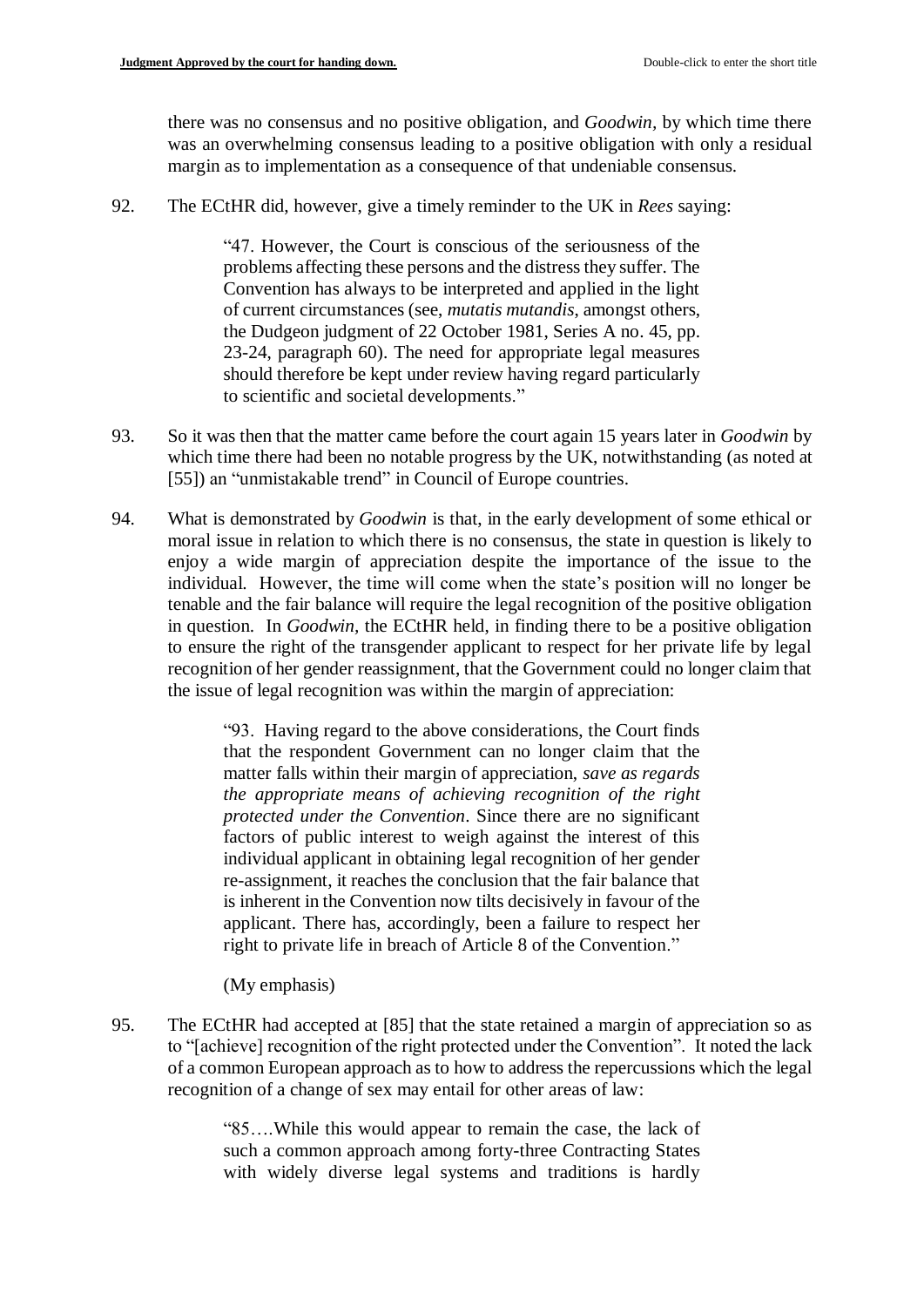surprising. In accordance with the principle of subsidiarity, it is indeed primarily for the Contracting States to decide on the measures necessary to secure Convention rights within their jurisdiction and, in resolving within their domestic legal systems the practical problems created by the legal recognition of postoperative gender status, the Contracting States must enjoy a wide margin of appreciation. The Court accordingly attaches less importance to the lack of evidence of a common European approach to the resolution of the legal and practical problems posed, than to the clear and uncontested evidence of a continuing international trend in favour […] of legal recognition of the new sexual identity of post-operative transsexuals. "

- 96. *Goodwin,* therefore, seemed to establish that the margin of appreciation can both vary over time as society evolves and consensus hardens, but also can be wider or narrower at different stages of the process; that is to say, identification of a positive obligation and the subsequent domestic implementation of that obligation.
- 97. In *Hämäläinen,* the Grand Chamber concluded from the data available that there did not exist any European consensus. In those circumstances, the Grand Chamber held:

"75. In the absence of a European consensus and taking into account that the case at stake undoubtedly raises sensitive moral or ethical issues, the Court considers that the margin of appreciation to be afforded to the respondent State must still be a wide one (see X, Y and Z v. the United Kingdom  $\left[\ldots\right]$  § 44). This margin must in principle extend both to the State's decision whether or not to enact legislation concerning legal recognition of the new gender of post-operative transsexuals and, having intervened, to the rules it lays down in order to achieve a balance between the competing public and private interests."

- 98. In considering the overall balance to be struck, the recognition of a positive obligation must not be elided with the form or manner in which that recognition is to be implemented. In *Hämäläinen*, it was uncontroversial that legal recognition had to be given to the trans person's acquired gender. The issue was whether the positive obligation in Article 8 extended to requiring the state to allow the married trans person to remain married to their (now) same sex spouse, notwithstanding that domestic law did not recognise same-sex marriage.
- 99. As set out at paragraph 55 above, the Grand Chamber considered, first, at [66], those factors relevant for the assessment of the content of a positive obligation, and then at [67] the implementation of such a positive obligation *(set out again for convenience)*:

"67. In implementing their positive obligation under Article 8 the States enjoy a certain margin of appreciation. A number of factors must be taken into account when determining the breadth of that margin. Where a particularly important facet of an individual's existence or identity is at stake, the margin allowed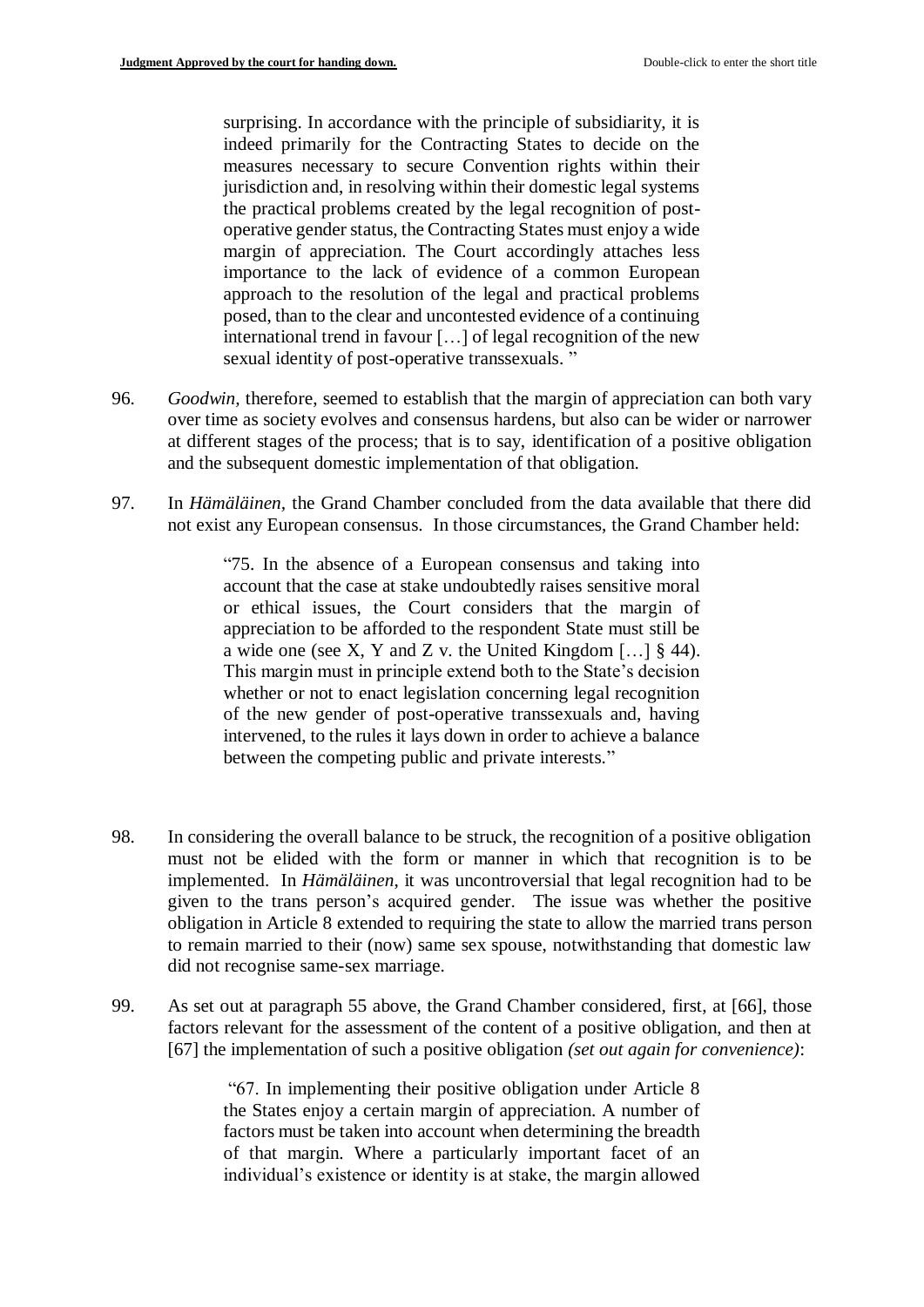to the State will be restricted ... Where, however, there is no consensus within the member States of the Council of Europe, either as to the relative importance of the interest at stake or as to the best means of protecting it, particularly where the case raises sensitive moral or ethical issues, the margin will be wider ... There will also usually be a wide margin if the State is required to strike a balance between competing private and public interests or Convention rights …."

#### *(Citations removed for ease of reading)*

- 100. On a fair reading of [67] it would seem that the Grand Chamber took the view that, at the implementation stage, where there is no consensus either as to the importance of the interest or how to protect it, the state will have a wider margin of appreciation when striking the balance between private and public interests or Convention rights, notwithstanding that an issue of an individual's identity is at stake.
- 101. In my judgment, it matters not how a future court may choose to interpret paragraph [67] as, in the present case, taking into account the matters outlined above, particularly in relation to consensus and identity, the judge was right in determining that the margin of appreciation in this case is "relatively wide".

*Conclusion as to fair balance*

- 102. The judge, having concluded that the Appellant's Article 8 right to respect for private life did not encompass a positive obligation on the part of the State to permit the Appellant to apply for and be issued with a passport with an "X" marker, said that the question of fair balance "remained the core of the analysis".
- 103. In approaching a consideration of fair balance, I put back into the equation my observations as to the impact on the Appellant, including the limited impact on the Article 8 rights overall, by the denial of the availability of an "X" marker on a passport application form.
- 104. Ms Gallafent submits that the issue of coherence has no part in a consideration of the fair balance, and this case is not, she emphasises, about the wider non-binary issues. The Government, she submits, are responding in effect to the wrong case. There may be ample justification for the approach of the Government with its emphasis on the need for a coherent approach if the court were considering the overall broader picture in respect of the recognition of non-binary people. There is, she says, no such justification in relation to the straightforward, narrow and inexpensive addition of an "X" marker to the passport.
- 105. Attractive as Ms Gallafent's argument is at first blush, as I indicated at [71] above, in my judgment she cannot succeed in her attempt to limit the issue in such a way. The issue of coherence is a relevant factor when considering the fair balance in the circumstances of this case, for the following reasons:
	- i) If an "X" marker is to be added, a decision will need to be made as to who will be entitled to utilise the new box. Issues such as whether anyone can utilise the box or whether it is to be just non-binary people will need to be considered. If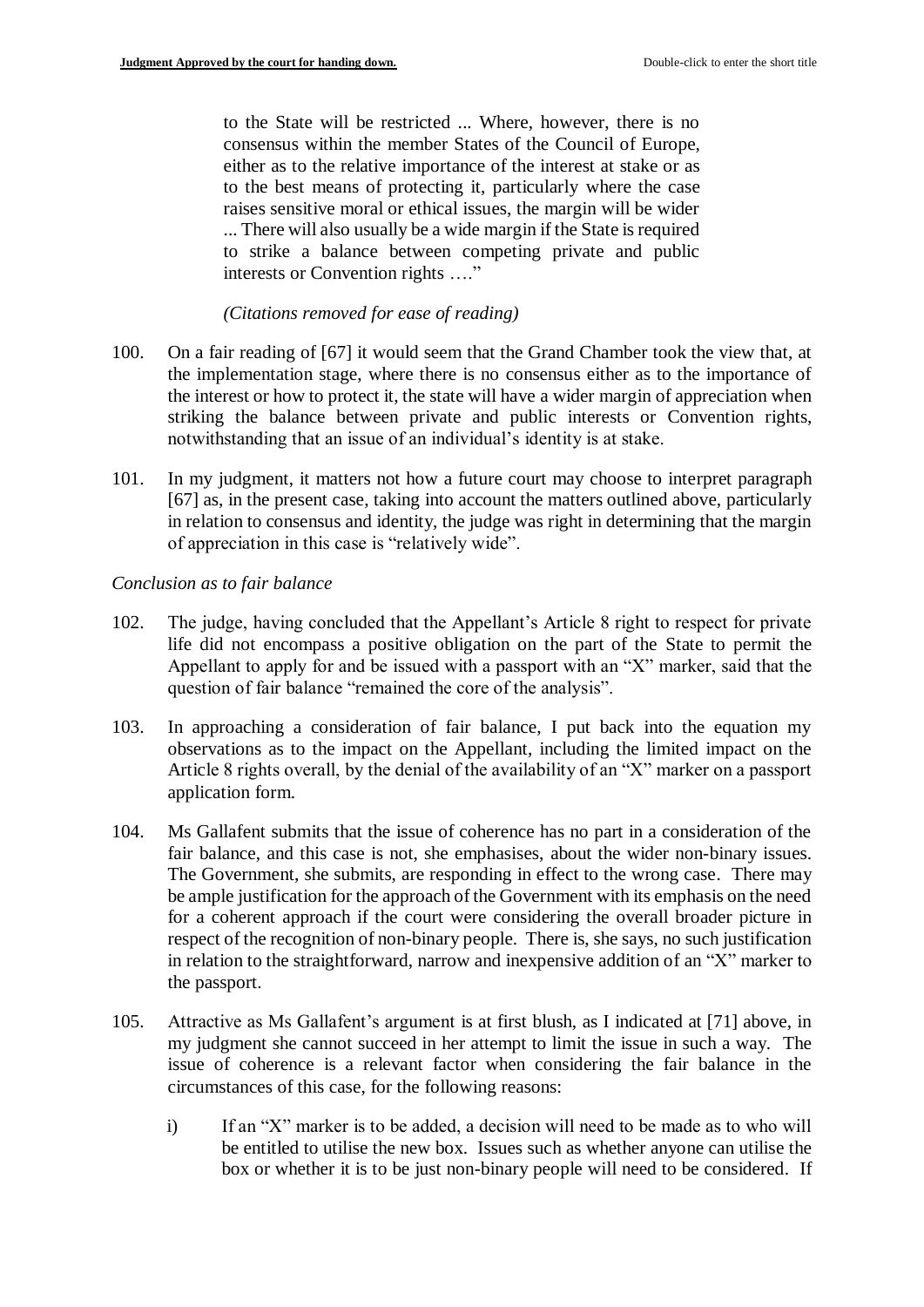it is only to be available for those identifying as non-binary, the question then arises as to what proof, if any, is to be provided by a non-binary person. For example, is it to be a medical report or will self-report be sufficient? Such matters will require consultation and will have a direct impact on non-binary issues generally.

- ii) These considerations will inevitably feed into a discussion as to whether there should be any gender boxes on passports at all, and what purpose such gender identification serves at all in days of routine technological identification. Such a debate must inevitably be part of the global issue of the use of gender on official documents generally and cannot, in my judgment, realistically be ringfenced in relation only to passports.
- iii) As was recognised by Ms Gallafent, the result she seeks, namely a finding that the Government has a positive obligation to provide an "X" marker forthwith, will inevitably lead to further applications on an Article 14 and/ or justification platform. Whilst clearly not a basis upon which to dismiss the application, it does serve to underline the fact that, in reality, the "X" marker is but part of a far bigger picture. This does, as the Government contends, require a coherent, structured approach across all the areas where the issue of non-binary gender arises.
- 106. I agree with the judge's analysis at [130] that the Government is entitled to consider the issues raised further. This will, he said:

"130. …no doubt include not only further consideration of the specific issue raised in these proceedings but will properly address the important, and as the claimant expressly acknowledges, the controversial issue as to the issue of the recognition and proper treatment of those who do not identify within the binary concept of gender. It seems to me that these matters, together with the Government's justifiable concerns about security are legitimate aims, in that it is in the interests of society and good governance for these matters to be the product of appropriate research and careful evaluation. Moreover, that in the interim HMPO's current policy in relation to the issuing of passports is a proportionate means of achieving the aim of providing a coherent and consistent policy towards those who identify outside the binary concept of gender across all governmental departments and legislation."

- 107. I therefore agree with the judge at [131] that the current policy of HMPO not to permit the Appellant to apply for and be issued with a passport with an "X" marker, does not at present amount to an unlawful breach of the Appellant's Article 8 private life rights.
- 108. If, as here, Article 8 is engaged, there is a respectable argument that we are approaching a time when the consensus within the Council of Europe's Member States will be such that there will be a positive obligation on the State to recognise the position of nonbinary including intersex individuals if and when that time comes. It follows that when the time comes, notwithstanding that there is a wide margin of appreciation as to how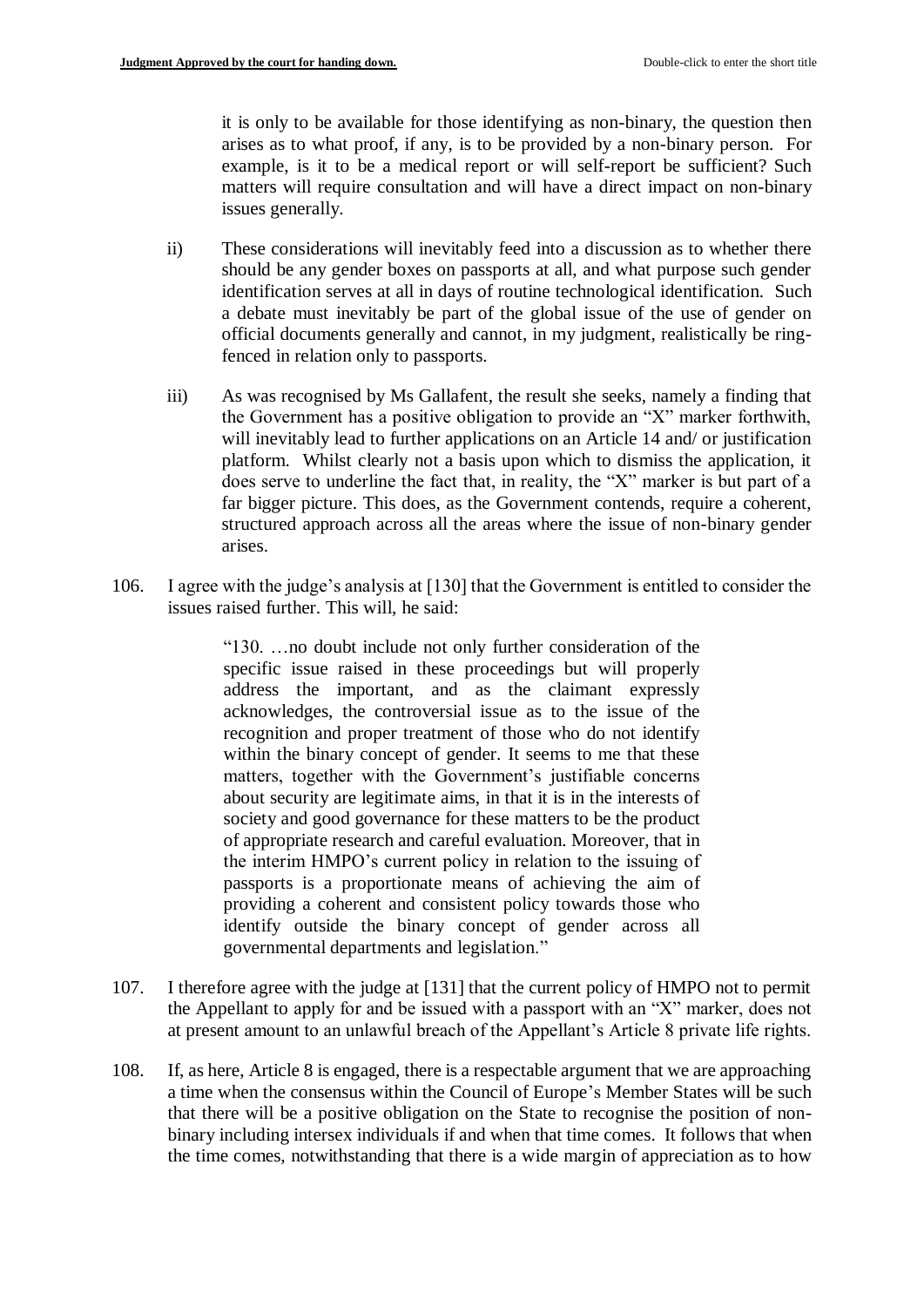such a positive obligation is effected, the State will then have to take steps towards implementing that obligation.

109. The history of the various reviews and reports set out in the judge's judgment demonstrates that, as at the time of the trial, nothing concrete had yet been achieved, notwithstanding the Government's appropriate expressions of concern and obviously good intentions. The Government has put before the court details of, amongst other things, their plan to call for evidence. They would however do well to have in mind that, whilst there is as yet no consensus, there is an undoubted momentum within Europe in relation to just how the status of non-binary people is to be recognised. The time may come when the importance of these issues and the Article 8 rights of nonbinary people will mean that the fair balance has shifted and that, as in *Goodwin,* the margin of appreciation as to recognition of a positive obligation will be exhausted.

#### *Position in the Domestic Courts*

- 110. How then does my view translate to domestic law? The Supreme Court has recently considered the role of the margin of appreciation in relation to domestic law in two cases.
- 111. In *Re McLaughlin* [2018] UKSC 48:

"34. Strictly speaking, the margin of appreciation has no application in domestic law. Nevertheless, when considering whether a measure does fall within the margin, it is necessary to consider what test would be applied in Strasbourg…"

112. In *R (Steinfeld and another) v Secretary of State for International Development* [2018] UKSC 32:

> "28. …In the first place, the approach of the ECtHR to the question of what margin of appreciation member states should be accorded is not mirrored by the exercise which a national court is required to carry out in deciding whether an interference with a Convention right is justified. As Lady Hale said *In re G (Adoption: Unmarried Couple)* [2009] 1 AC 173, para 118:

> > "… it is clear that the doctrine of the 'margin of appreciation' as applied in Strasbourg has no application in domestic law. The Strasbourg court will allow a certain freedom of action to member states, which may mean that the same case will be answered differently in different states (or even in different legal systems within the same state). This is particularly so when dealing with questions of justification, whether for interference in one of the qualified rights, or for a difference in treatment under article 14. National authorities are better able than Strasbourg to assess what restrictions are necessary in the democratic societies they serve. So to that extent the judgment must be one for the national authorities."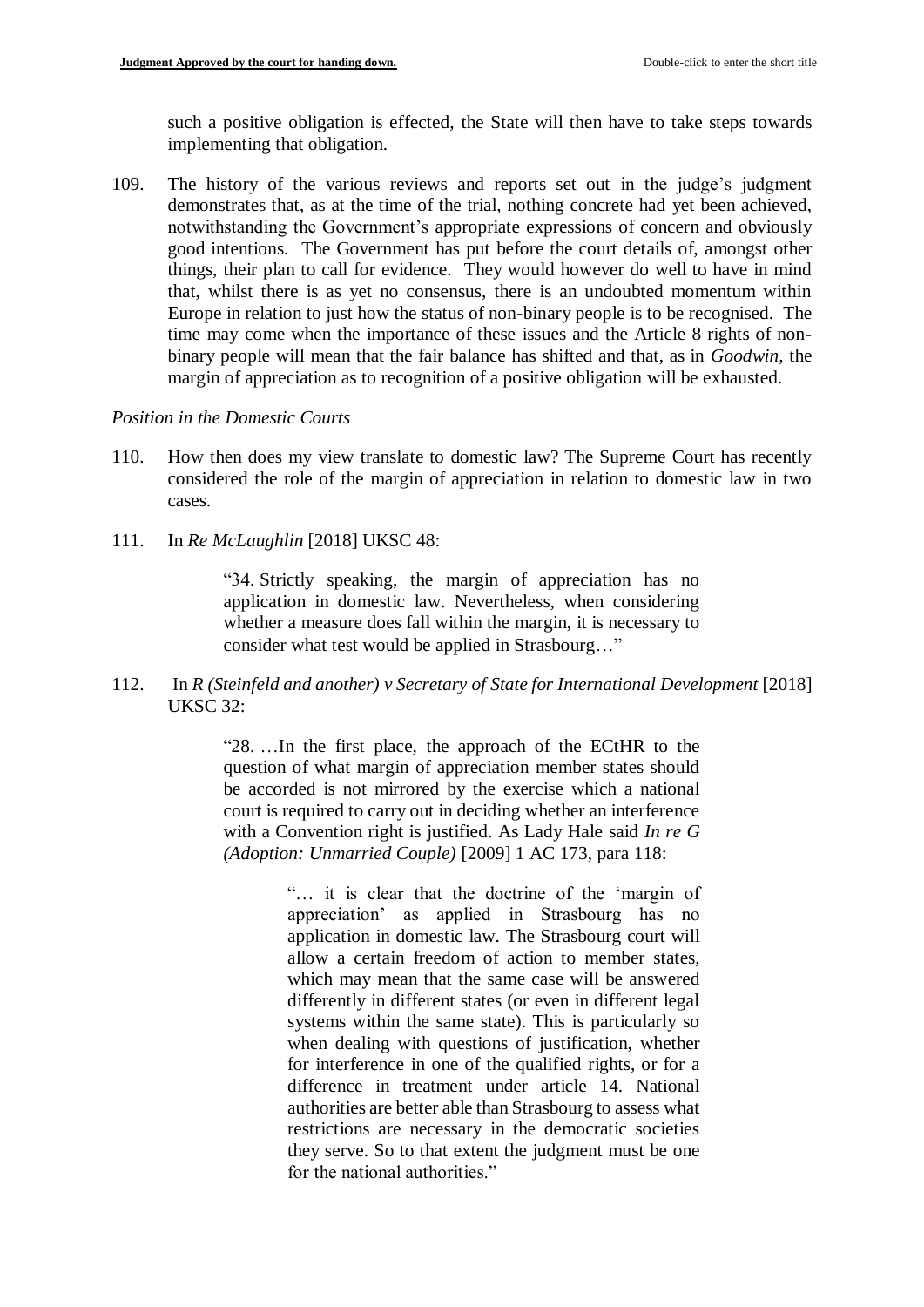29. It follows that a national court must confront the interference with a Convention right and decide whether the justification claimed for it has been made out. It cannot avoid that obligation by reference to a margin of appreciation to be allowed the government or Parliament, (at least not in the sense that the expression has been used by ECtHR)…"

113. Where it has been held that there is an interference with an Article 8 (or Article 14) right, the domestic courts "must confront the interference with a Convention right and decide whether the justification claimed for it has been made out". Whilst here the Appellant's Article 8 rights have been engaged, there has been no interference with the Appellant's Article 8 right to respect for private life. In any event in my judgment even if there had been such interference, the SSHD has, in my view, successfully made out her claim of justification and the position of the SSHD would have represented a limited and proportionate interference with those Article 8 rights.

# *Article 14.*

- 114. When briefly considering Article 14, the judge's comparator at [134] was that transsexuals who identify within a binary concept of gender are able to "declare and be issued with a passport in the gender in which they identify", whereas the Appellant is not. Ms Gallafent submits that the judge is in error in having chosen this as the appropriate comparator. The comparator should properly be, she submits, that persons whose gender identity is congruent with their biological sex and a trans person whose gender identity is opposite to their biological sex can all obtain a passport that accurately reflects their gender identity. As a non-gendered person, the Appellant cannot.
- 115. In my judgment, the comparator put forward by Ms Gallafent is the more appropriate comparator on the facts of this case. However, in my view it matters not to the judge's ultimate conclusion that the outcome would be the same as that under Article 8 which, as recognised in *Van Kück* and *Goodwin,* amounted to the same complaint.
- 116. The courts have on a number of occasions considered arguments based on Article 8 together with Article 14, where Article 8 has been the primary argument. In *Goodwin*:

"108. The Court considers that the lack of legal recognition of the change of gender of a post-operative transsexual lies at the heart of the applicant's complaints under Article 14 of the Convention. These issues have been examined under Article 8 and resulted in the finding of a violation of that provision. In the circumstances, the Court considers that no separate issue arises under Article 14 of the Convention and makes no separate finding."

117. The court again concluded in *Van Kück*, that the applicant's complaint of discrimination on the grounds of her trans-sexuality amounted in effect to the same complaint, "albeit seen from a different angle, that the Court has already considered in relation to Article 6 § 1 and, more particularly, Article 8 of the Convention" [91]. The judge took the same approach, finding, having reached the conclusions he had in relation to the existence and scope of any positive obligations owed to the Appellant under Article 8, that the question as to whether the difference in treatment was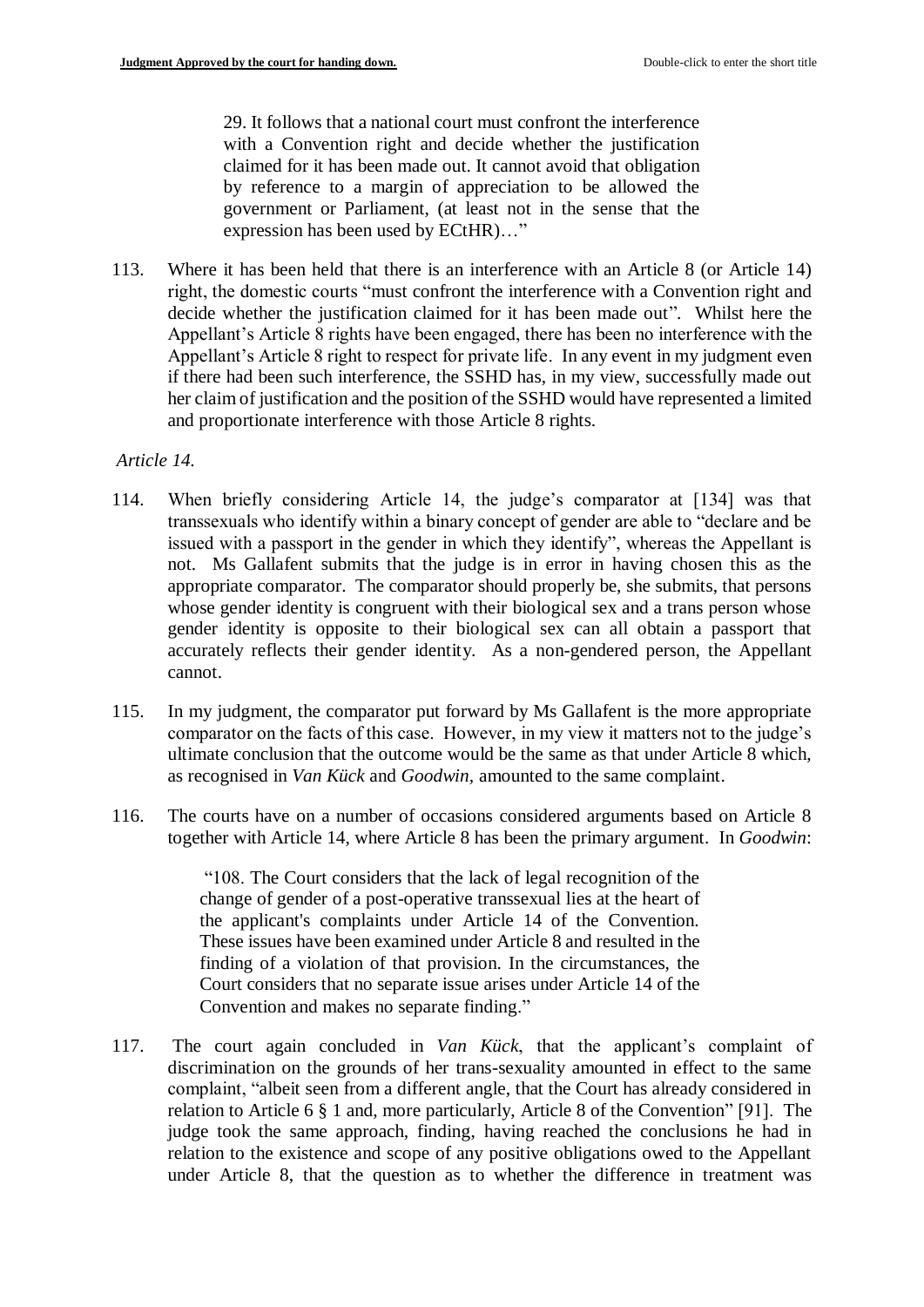objectively justified would result in the same answer. Consequently, the current policy of HMPO in relation to the issuing of "X" marked passports did not amount to unlawful discrimination under Article 14.

# *Public Law: Relevant and Irrelevant considerations*

- 118. Whilst not abandoning these two public law grounds of appeal, Ms Gallafent understandably did not in any way place them to the forefront of her appeal. For his part, Sir James asserts that the factors relied on in respect of the rationality argument are the same as those relied on under the Human Rights claims and therefore add nothing to the overall appeal.
- 119. In a nutshell, Ms Gallafent identifies a number of matters of error, or matters which were at various stages taken into account, which have now been abandoned. Sir James submits that these need to be considered in the light of a continuing and evolving policy. The judge considered the Appellant's submissions, including submissions post-hearing, with care and for the reasons he gave was entitled to conclude that the current policy was justified.
- 120. In my judgment, the judge was entitled to reach the conclusions he did in relation to these essentially peripheral public law issues.

# *Conclusion*

- 121. I would, if their Lordships agree, dismiss the appeal and the cross appeal on Ground 1, for the reasons given.
- 122. I have had the advantage also of reading the judgment of Henderson LJ in relation to the cross-appeal on costs and I agree also the cross-appeal should be dismissed.

# **Lord Justice Irwin:**

- 123. I agree with King LJ and with her reasoning. I too would dismiss the appeal. In particular, I would wish to underscore her remarks in paragraphs 47 to 49, and 56. It is a completely untenable proposition that gender identification does not engage Article 8, because the identification concerned is non-binary, or non-gendered. There can be little that is more central to private life than the gender of an individual, and few circumstances where gender is more important than in relation to people who have altered their gender identification, in whatever direction or to whatever destination. That must be obviously so where the process has involved extensive surgery. Article 8 is concerned with private life, not any particular sex or gender. If and insofar as this argument has affected the thinking of the government, it is to be hoped that this analysis may lead to a reconsideration of their approach.
- 124. I have also had the advantage of reading the judgment of Henderson LJ in relation to the cross-appeal on costs and I agree also the cross-appeal should be dismissed.

# **Lord Justice Henderson:**

125. I too agree that the Appellant's appeal should be dismissed for the reasons given by King LJ. I also agree with the judgment of Irwin LJ.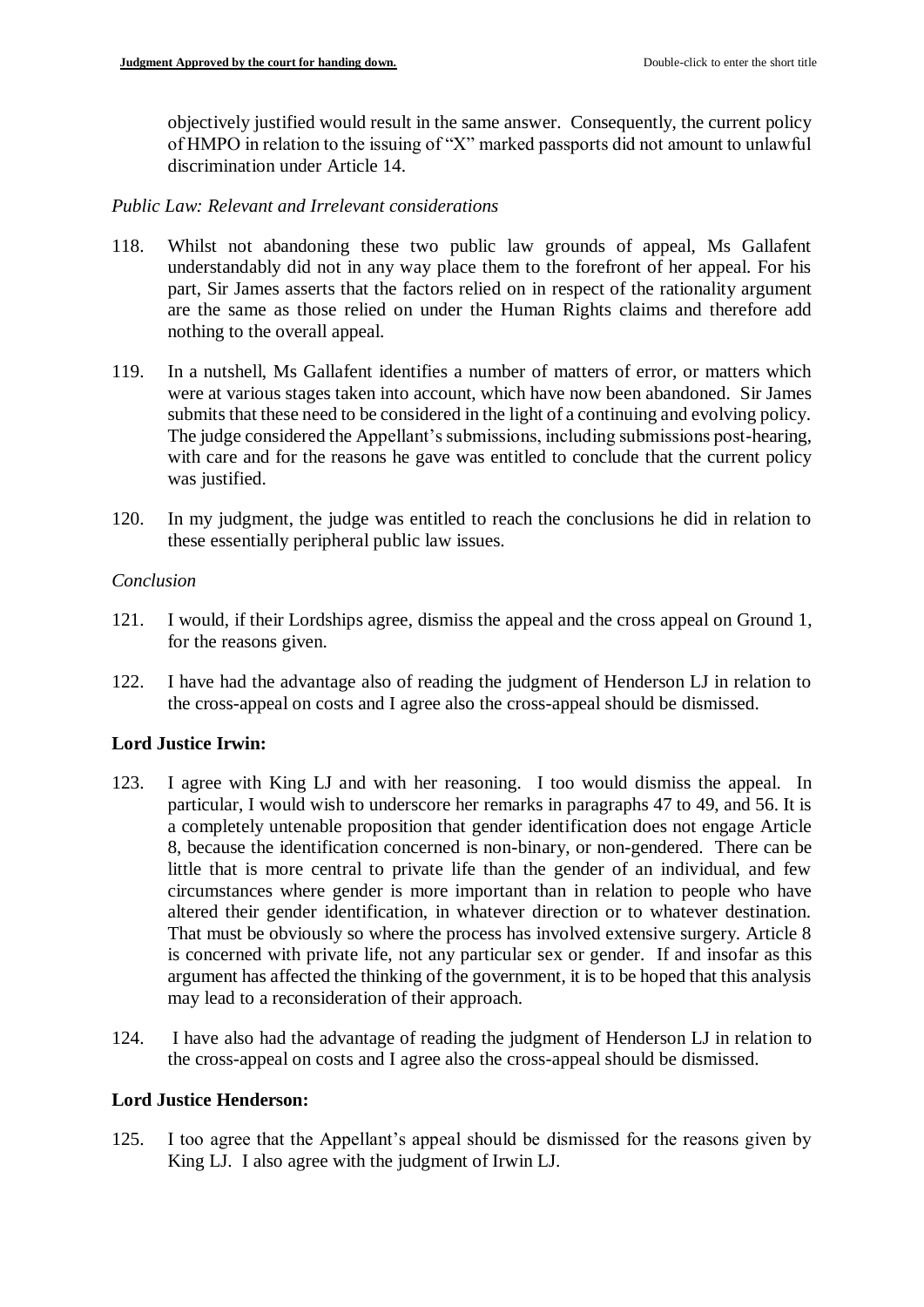126. In the remainder of this judgment I deal with the SSHD's cross-appeal on costs.

# **The SSHD's cross-appeal on costs**

## *Introduction*

- 127. By Ground 2 of the cross-appeal, the SSHD contends that the judge erred in law in the costs order which he made, by applying a reduction of 33% to the *capped* rather than the much higher *actual* costs of the SSHD, when calculating the amount of costs to be paid by the Appellant to the SSHD on the dismissal of the Appellant's claim for judicial review. Since the parties had agreed a mutual costs cap of £3,000, the effect of the judge's order was to reduce the amount payable by the Appellant to the SSHD from £3,000 to £2,000. If, however, the reduction had been applied to the total amount of costs reasonably incurred by the SSHD in the proceedings, the resulting figure would still have greatly exceeded £3,000, so (the argument runs) it was wrong in law for the judge to reduce the costs recoverable from the Appellant to less than the capped sum of £3,000.
- 128. On the figures in the present case, the amount at stake on this issue is only £1,000. But the question is of potentially wider significance in all cases where a costs capping order has been made in connection with public interest judicial review proceedings by the High Court or the Court of Appeal under sections 88 to 90 of the Criminal Justice and Courts Act 2015 ("the 2015 Act"), or (as here) the parties have agreed to a costs capping order in lieu of an order under those sections. Since the irrecoverable costs of the SSHD in such cases are in effect funded by the taxpayer, the SSHD understandably wishes the question of principle to be tested. Permission to appeal was granted by Bean LJ on 20 December 2018.
- 129. There is no challenge to the reduction of 33% itself, which reflected the Appellant's partial success in establishing that Article 8 was engaged, even though the claim for judicial review was dismissed.
- 130. This part of the appeal was well argued on behalf of the Appellant by junior counsel, Mr Mountford. Oral submissions for the SSHD on this, as the other, issues were presented to us by Sir James Eadie.

## *The statutory background*

131. So far as material, sections 88 and 89 of the 2015 Act provide as follows:

## "**88**. **Capping of costs**

(1) A costs capping order may not be made by the High Court or the Court of Appeal in connection with judicial review proceedings except in accordance with this section and sections 89 and 90.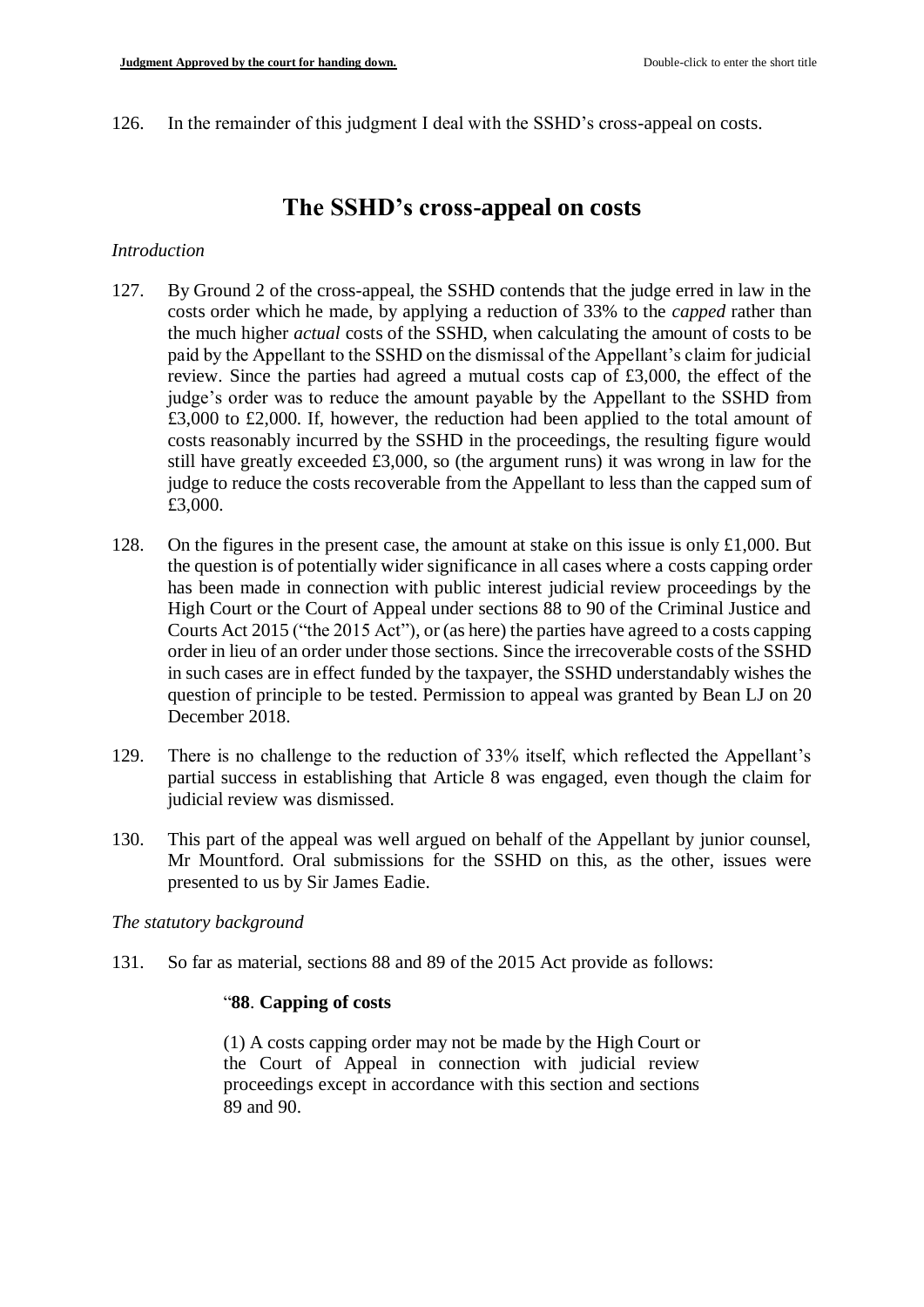(2) A "*costs capping order*" is an order limiting or removing the liability of a party to judicial review proceedings to pay another party's costs in connection with any stage of the proceedings.

(3) The court may make a costs capping order only if leave to apply for judicial review has been granted.

(4) The court may make a costs capping order only on an application for such an order made by the applicant for judicial review in accordance with rules of court.

(5) Rules of court may, in particular, specify information that must be contained in the application, including –

(a) information about the source, nature and extent of financial resources available, or likely to be available, to the applicant to meet liabilities arising in connection with the application,

…

(6) The court may make a costs capping order only if it is satisfied that –

(a) the proceedings are public interest proceedings,

(b) in the absence of the order, the applicant for judicial review would withdraw the application for judicial review or cease to participate in the proceedings, and

(c) it would be reasonable for the applicant for judicial review to do so.

(7) The proceedings are "public interest proceedings" only if –

(a) an issue that is the subject of the proceedings is of general public importance,

(b) the public interest requires the issue to be resolved, and

(c) the proceedings are likely to provide an appropriate means of resolving it.

…

#### **89. Capping of costs: orders and their terms**

(1) The matters to which the court must have regard when considering whether to make a costs capping order in connection with judicial review proceedings, and what the terms of such an order should be, include –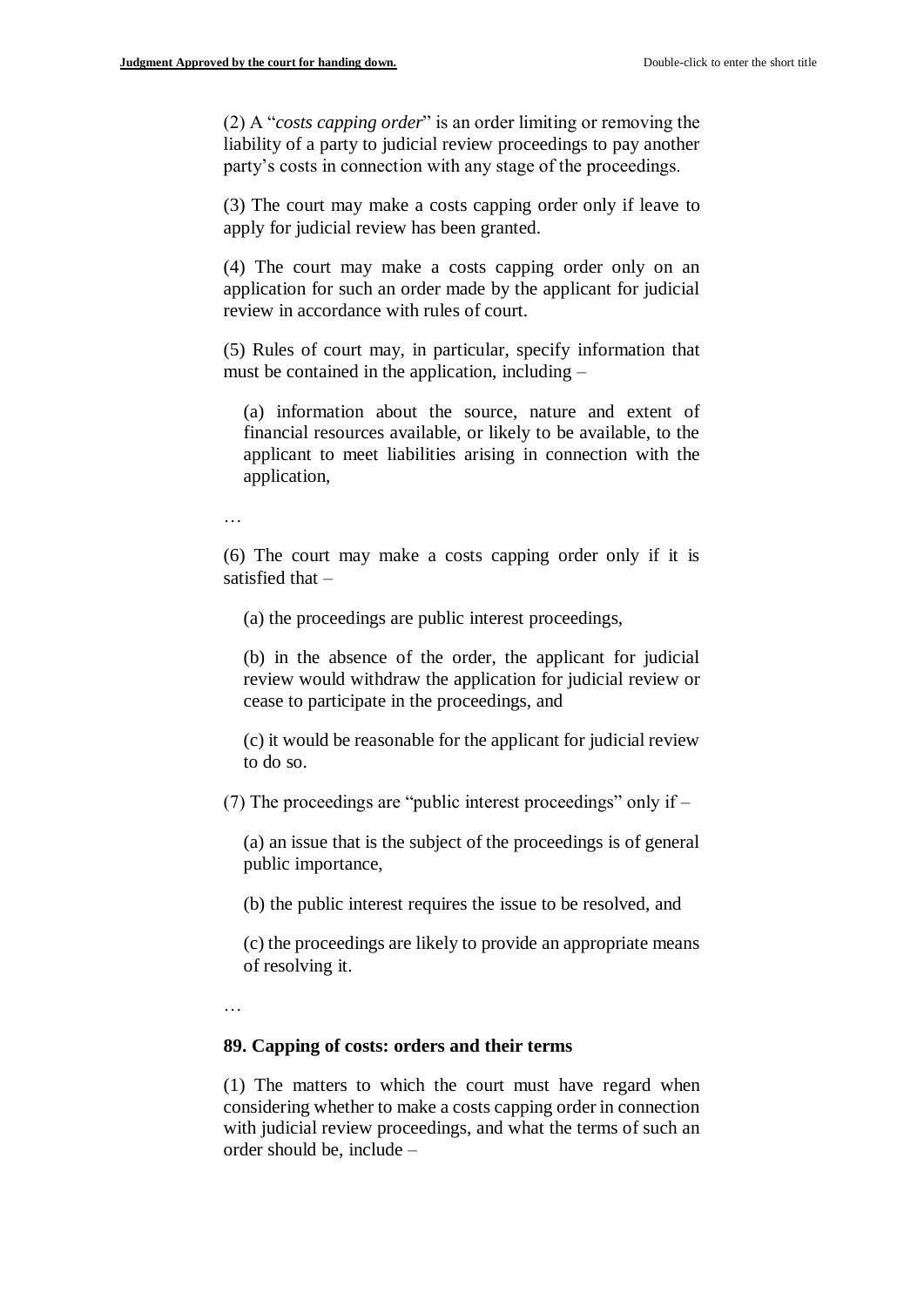(a) the financial resources of the parties to the proceedings, including the financial resources of any person who provides, or may provide, financial support to the parties;

(b) the extent to which the applicant for the order is likely to benefit if relief is granted to the applicant for judicial review;

(c) the extent to which any person who has provided, or may provide, the applicant with financial support is likely to benefit if relief is granted to the applicant for judicial review;

(d) whether legal representatives for the applicant for the order are acting free of charge;

(e) whether the applicant for the order is an appropriate person to represent the interests of other persons or the public interest generally.

(2) A costs capping order that limits or removes the liability of the applicant for judicial review to pay the costs of another party to the proceedings if relief is not granted to the applicant for judicial review must also limit or remove the liability of the other party to pay the applicant's costs if it is.

…"

132. The relevant rules of court are contained in CPR 46.16 to 46.19 and 46PD paragraphs 10.1 and 10.2.

## *Facts*

- 133. The Appellant applied for a costs capping order together with the application for permission to apply for judicial review: see paragraphs 87 to 90 of the Detailed Statement of Grounds.
- 134. The parties then agreed the terms of a consent order, which was made by Gilbart J on 12 October 2017 ("the Consent Order"). So far as material, the Consent Order recited their agreement "that, instead of a cost capping order, the recovery of costs should be limited for both parties prior to and following the grant of permission", and their agreement "to limit costs so that neither party may recover costs of more than the amount set out in this Order following proceedings before the High Court"; it was then ordered by consent that:

"1. The Claimant's application for a costs capping order at paragraphs 87-90 of the Detailed Statement of Grounds is dismissed on withdrawal;

2. Costs will follow the event, however, in any order for costs:

(a) the Claimant may not recover more than £3,000 from the Defendant;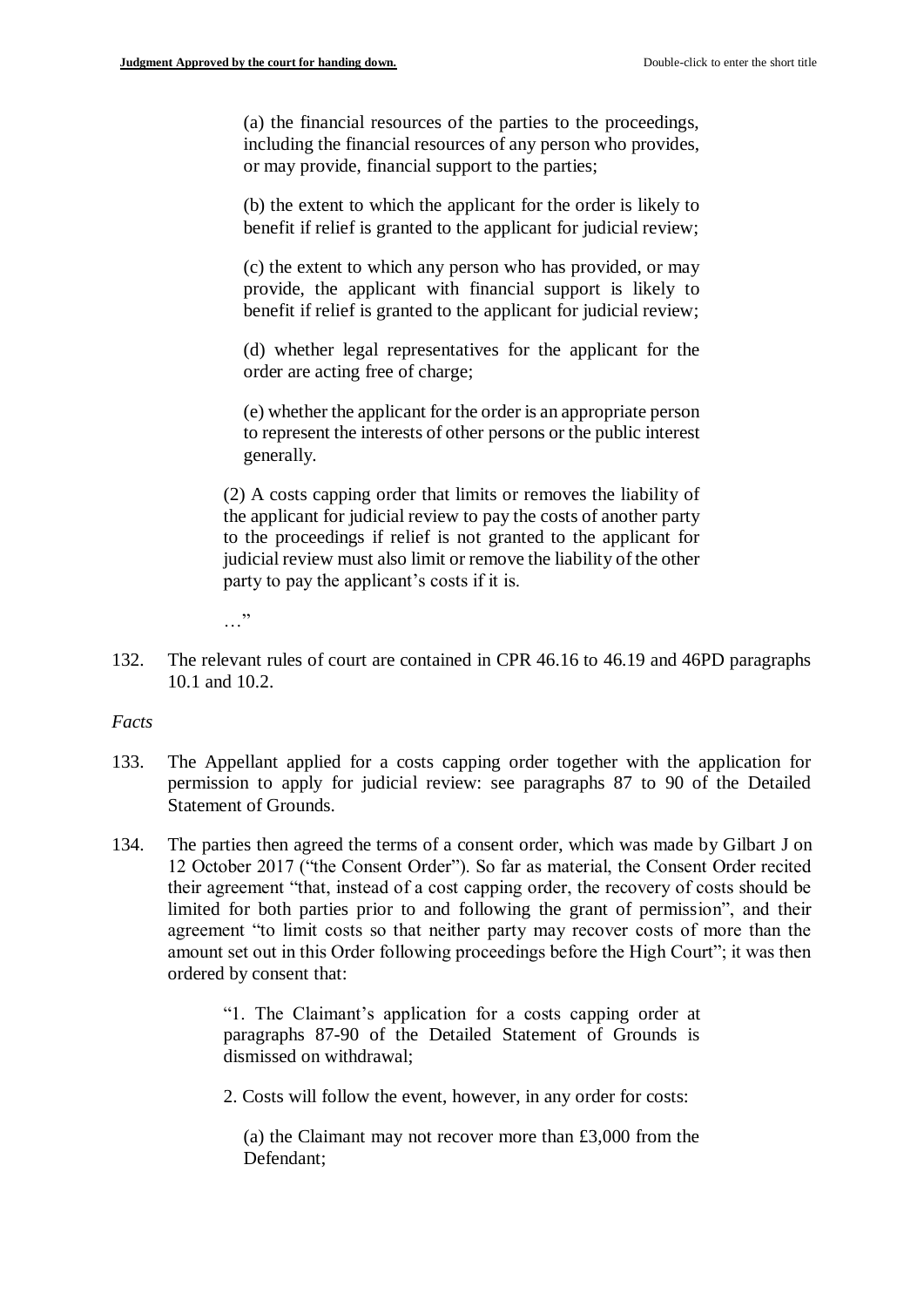(b) the Defendant may not recover more than £3,000 from the Claimant."

- 135. The parties therefore agreed that the same cap of £3,000 should apply whichever party was successful, but there was no statutory requirement for the figure to be the same. By virtue of section 89(2), the only requirement was that the order "must also limit or remove the liability of the other party to pay the applicant's costs" if relief is granted to the applicant.
- 136. Following the handing down of his judgment on 22 June 2018, the judge dealt with the question of costs on the basis of written submissions. By his order dated 8 August 2018, he ordered the Appellant to pay the SSHD's costs "limited to the sum of £2,000" at the rate of £100 per month beginning on 2 October 2018. In the reasons for his order, he explained why, with one exception, he did not consider that any of the matters raised by the Appellant should result in any reduction in the agreed figure of costs payable under the cap pursuant to paragraph 2 of the Consent Order. He continued:

"14. The one exception is the determination that the claimant's Article 8 rights do encompass the recognition of the claimant's non-gendered identity, which was a fundamental part of the claimant's application for judicial review. In the absence of an agreed limit on costs I consider that the claimant's success in relation to this issue would have been likely to have resulted in a reduction in the claimant's liability to pay the defendant's costs, and I see no good reason why it should not be reflected in a pro-rata deduction from the agreed sum.

15. In my judgment this should be reflected by a 33% reduction, resulting in an order that the claimant pay the defendant's costs limited to £2,000, which it is not disputed will be payable at the rate of £100 per month."

137. As I have said, the SSHD does not challenge the 33% reduction. The issue is whether the judge erred in law by applying the reduction to the capped sum of £3,000 rather than to the entirety of the SSHD's costs.

#### *Submissions*

- 138. On behalf of the SSHD, Sir James Eadie submits that the policy aims of the costs capping provisions in the 2015 Act are:
	- (a) to determine whether a case is a public interest case at the outset of proceedings;

(b) to fix the parties' respective liabilities for costs at the outset of proceedings, which must include, when the order is made, consideration of the applicant's financial position;

(c) to allow an applicant, from the outset, to know where the applicant stands in respect of future liability to costs, so that the applicant can decide whether to proceed with the claim; and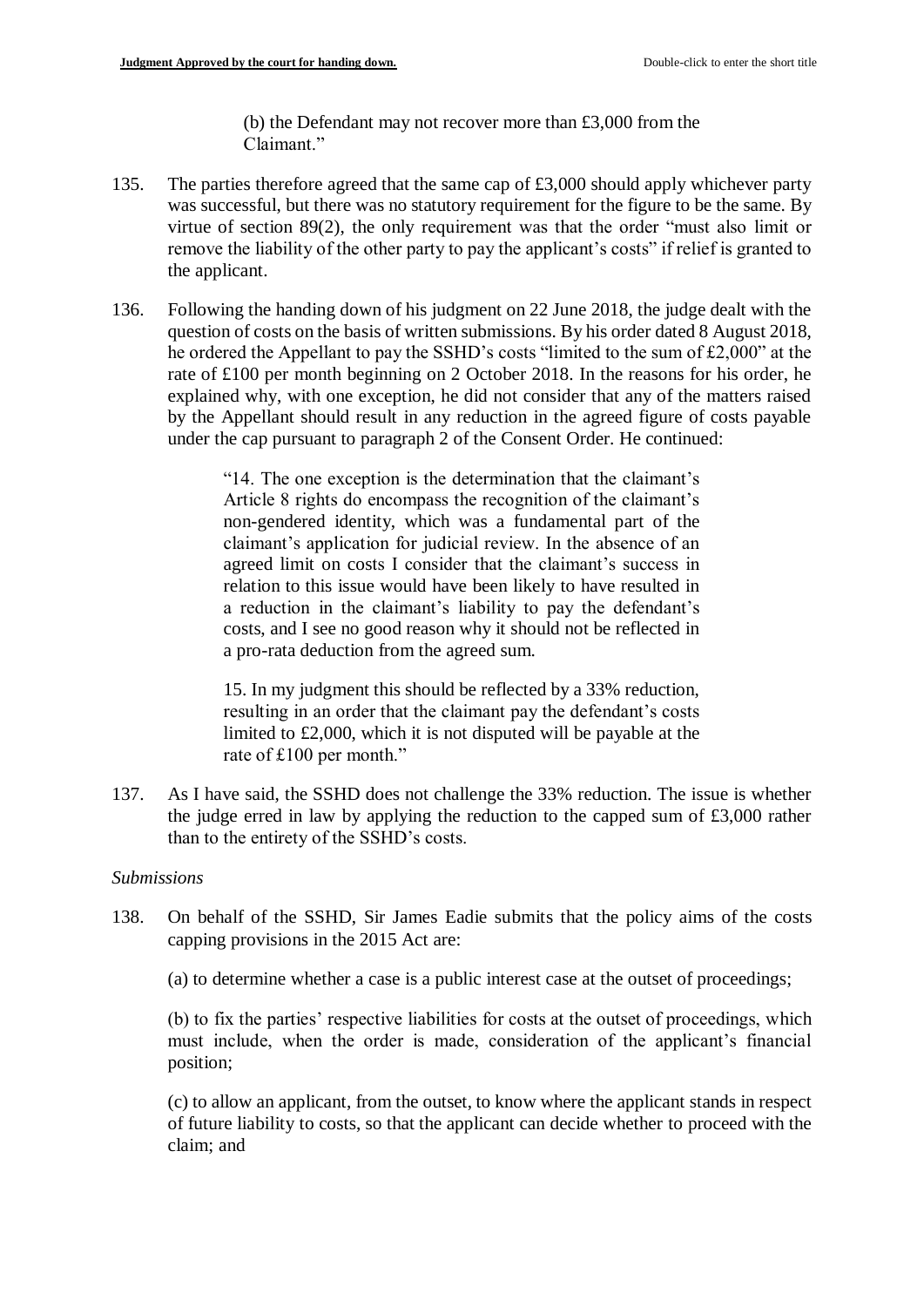(d) to include some measure of fairness to a defendant in requiring a reciprocal cap (although not necessarily of the same amount) to be placed on the adverse costs that may be recovered by a successful claimant.

- 139. Against that background, Sir James submits that any reduction to an award of costs made pursuant to CPR Part 44 must be applied to the total amount of costs claimed, and not to the capped amount. The general rule under CPR Part 44, reflected in the consent order itself, is that costs follow the event: see rule 44.2(2)(a). The court has a discretion to make a different order, and in deciding what order (if any) to make about costs, the court will have regard to all the circumstances, including "whether a party has succeeded on part of its case, even if that party has not been wholly successful": rule 44.2(4)(b). Rule 44.2(6) then gives examples of alternative orders that a court may make, including an order that the unsuccessful party pay a proportion of another party's costs: see paragraph (a). It is apparent, says Sir James, from the structure of rule 44.2 that the starting point is the costs incurred by the successful party, from which deductions may be made as the court considers appropriate.
- 140. Sir James goes on to submit that the only function of the cap is to set the maximum amount that a claimant for judicial review must pay if unsuccessful. The cap obviously does not preclude the successful party from incurring reasonable costs that exceed the cap, and if application of the normal principles set out in rule 44.2 would in principle entitle the successful party to recover an amount of costs that exceeds the cap, there can be no rational basis for preventing the successful party from recovering those costs up to the ceiling set by the cap. To do so would lead, in effect, to a lower cap being imposed than was agreed between the parties. Nor would this deprive the discretion conferred on the court by rule 44.2 of any practical effect, for example when a percentage reduction is ordered of the successful party's recoverable costs. The cap in the present case was set at a very low level, but if, for example, the amount of the cap were £20,000, and the defendant had incurred costs of £20,000 or less, the claimant would still receive the full benefit of any discount applied.
- 141. In oral argument, Sir James referred us to the recent decision of this court in Campaign to Protect Rural England (Kent Branch) v Secretary of State for Communities and Local Government and Others [2019] EWCA Civ 1230 ("the CPRE case"). One of the main issues in the CPRE case concerned the proper application of the so-called Aarhus cap on costs in environmental cases, in circumstances where the case failed at the first hurdle (because permission to apply for statutory review of the relevant Local Plan was refused) and where there was more than one defendant or interested party: see the judgment of Coulson LJ (with whom Hamblen and David Richards LJJ agreed) at [1]. In the CPRE case itself, the total liability of the unsuccessful claimant to other parties was capped at £10,000. The relevant rules of court are contained in CPR Part 45, at rules 45.41 to 45.45.
- 142. In the section of his judgment dealing with this issue, Coulson LJ began by rejecting the basic submission that, because the claim had failed at the permission stage, rather than after a substantive hearing, the costs should be subject to a lower cap than the £10,000 stated in the CPR: see [49]. Coulson LJ continued:

"50. The starting point must be the absence of any express subcaps or lower limits for particular stages of environmental litigation. The CPR provides for no lower cap on the costs that a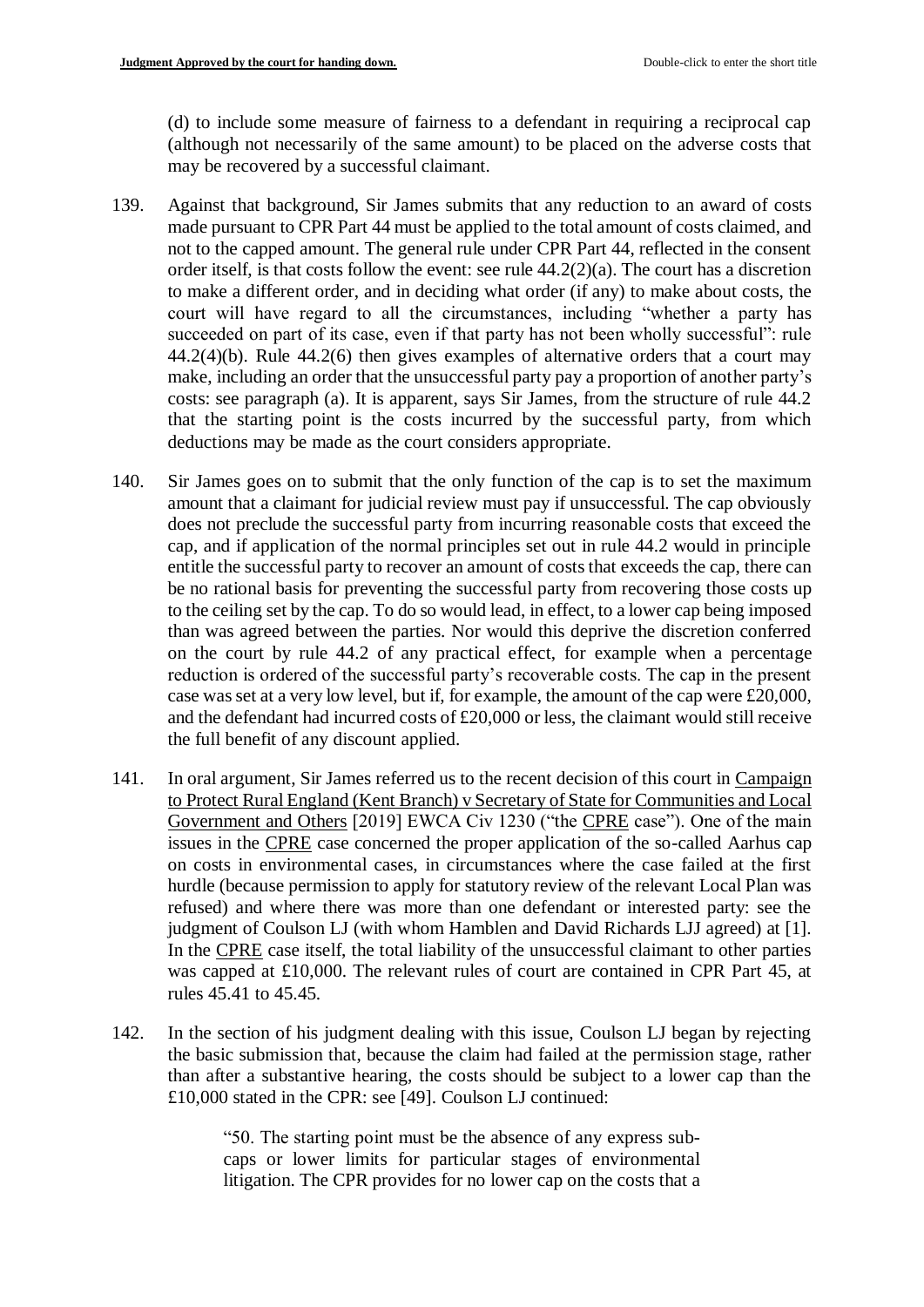successful or interested party might to be able to recover following success at the permission stage. On the contrary, the Aarhus cap is global. It is applied to the costs that have been incurred by the successful defendant or interested party, at whatever stage the costs assessment is being done.

51. In a single defendant case, if that defendant succeeds in persuading the court… that permission should be refused, then that defendant is entitled to recover its reasonable and proportionate costs up to the amount of the cap. No different rules will apply to cases with more than one successful defendant or interested party. And there is no reason to limit the recovery (of either single defendants or multiple parties) by means of a further arbitrary cap at a lower level than the stated £10,000. Provided the costs being assessed are reasonable and proportionate then, other than in the imposition of the cap itself at the end of the exercise, it makes no difference for cost assessment purposes whether the case is one to which the cap applies or not. Putting the point another way, the cap does not justify a further reduction in the costs of successful defendants or interested parties below that which is assessed as being reasonable and proportionate.

52. Secondly, many of Mr Westaway's submissions were based on the false premise that the £10,000 was in some way referable to the total costs of an environmental claim, assuming it failed only after a substantial hearing. That is patently not so. The £10,000 is an arbitrary cap designed to bring claimants in environmental claims the benefits noted above. It has nothing to do with the average costs of civil litigation, much less the costs incurred in the making of an environmental claim, which can be notoriously high. It is therefore wrong in principle to assume that the £10,000 Aarhus cap must be preferable to the costs of a claim that went all the way through to trial.

53. Thirdly, Mr Westaway's submission that, if this is the correct analysis, it will have a chilling effect, is incorrect. The principle is that the costs of these claims should "not be prohibitively expensive", not that they involve no costs risk at all. The Aarhus cap offers a major advantage to claimants which is not available to any other group of civil litigants. It allows them costs certainty from the outset, and the ability to pursue litigation in the knowledge that, if they lose, their liability will not be a penny more than the cap."

Sir James relies in particular on the principles stated by Coulson LJ in [51], and submits that the practical effect of the judge's order in the present case is to introduce a further arbitrary cap at a lower level than the £3,000 agreed between the parties.

143. On behalf of the Appellant, Mr Mountford submits that there is nothing in the Consent Order which removes or modifies the broad discretion on costs conferred on the judge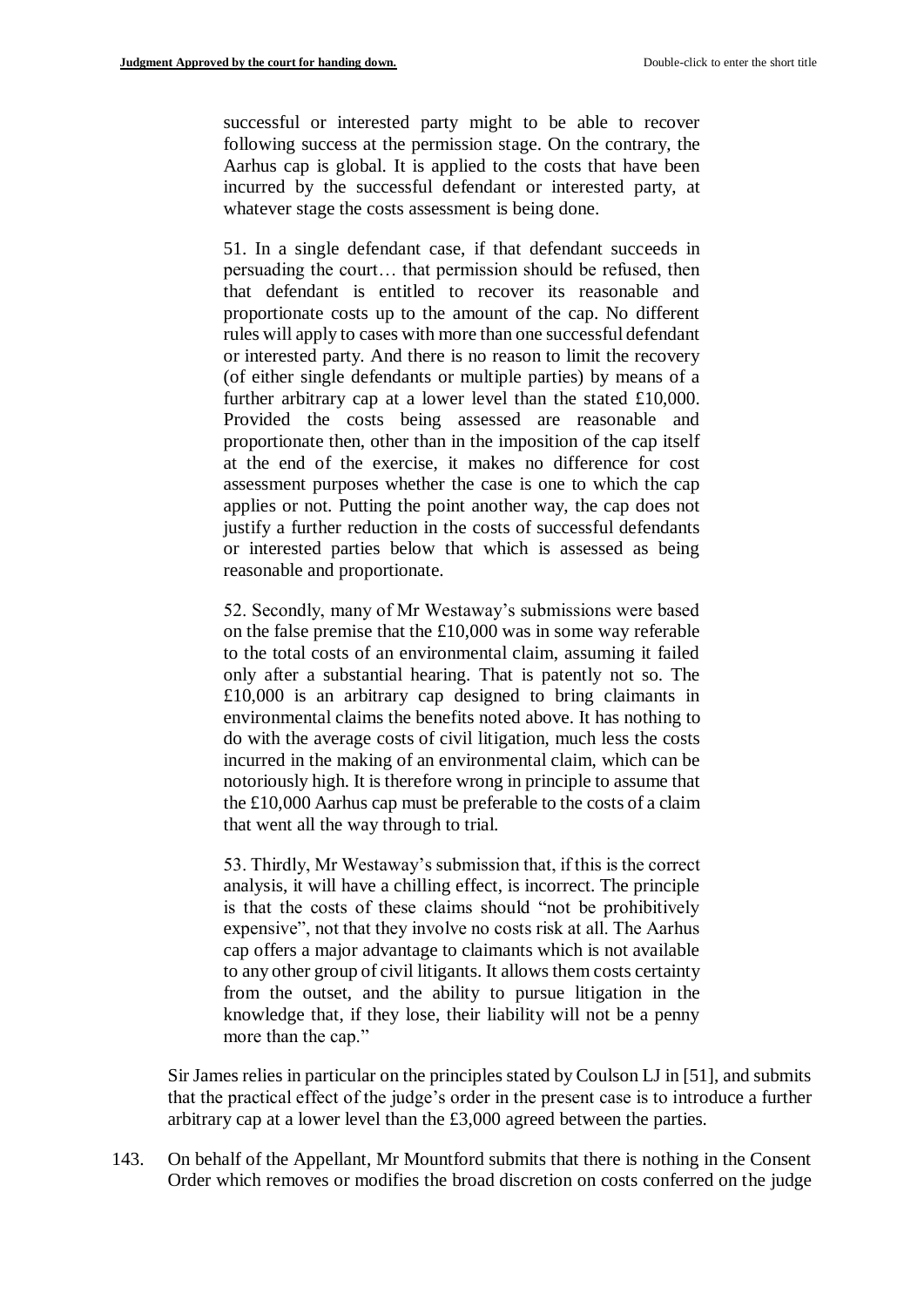by CPR rule 44.2. He emphasises the breadth of that discretion, including the power of the court to order a percentage reduction in the costs recovered by a successful party. This much is not disputed by the SSHD, although I note in passing that the parties' express agreement in paragraph 2 of the Consent Order that "[c]osts will follow the event" must at least reinforce the general rule contained in CPR  $44.2(2)(a)$ . Mr Mountford then submits that the statutory regime of costs capping orders reflects a clear policy of promoting access to justice in public interest proceedings, and self-evidently envisages that parties to such proceedings will often not be fully compensated for their reasonable legal costs in bringing or defending them. In cases of the present type, the public policy limitation on recoverable costs is built into the statutory regime, and must apply likewise to an order agreed between the parties in lieu of a costs capping order under the 2015 Act. The wide discretion on costs under CPR rule 44.2 must therefore be applied in the context of those public policy considerations, and the SSHD is wrong to submit that the first stage must always be to apply the normal Part 44 costs regime without reference to the cap.

- 144. Mr Mountford next submits that the ability of the court to reduce the capped amount by reference to partial success or unreasonable conduct (or for any other relevant reason) is entirely consistent with the imposition of a maximum limit on the liability. If the argument for the SSHD were correct, a respondent could in practice be assured of receiving the full amount of the costs cap if it succeeded, even if the other party were successful on a number of issues in dispute. In practical terms, the court's discretion would nearly always be rendered nugatory, and the example given by the SSHD, which envisages costs incurred being less than the cap, is unrealistic.
- 145. Furthermore, says Mr Mountford, there are strong policy reasons against the SSHD's approach. First, it would remove the incentive for a respondent to conduct litigation in a reasonable and proportionate manner, including by making appropriate concessions. Secondly, where a costs cap has been ordered or agreed, the applicant for judicial review (who is likely to have limited financial resources to meet any liabilities) would never in practice see the benefit of a reduction in the respondent's costs, even if successful on part of the case. Thirdly, application of the normal Part 44 machinery, in order to ascertain the full amount of recoverable costs to which a percentage reduction should be applied, would often involve a disproportionate burden on the court and the parties (who may well, as in the present case, have *pro bono* representation).
- 146. As for the CPRE case, Mr Mountford submits that, while any cap on costs is in a sense arbitrary, that case specifically concerns environmental claims and the Aarhus cap, and it has no more general application to public interest cases of the present type.
- 147. If all these principles are borne in mind, says Mr Mountford, it can be seen that the judge was fully entitled to exercise his discretion as he did, and there is no error of law or principle which would entitle this court to interfere.

# *Discussion*

148. I have not found this an easy question, but on balance I prefer the submissions of Mr Mountford. In my view, he is right to emphasise the underlying public policy which underpins the costs capping regime in the 2015 Act of promoting access to justice in judicial review proceedings which satisfy the test of being "public interest proceedings" within the meaning of section 88. If that test is satisfied, both sides will know from an